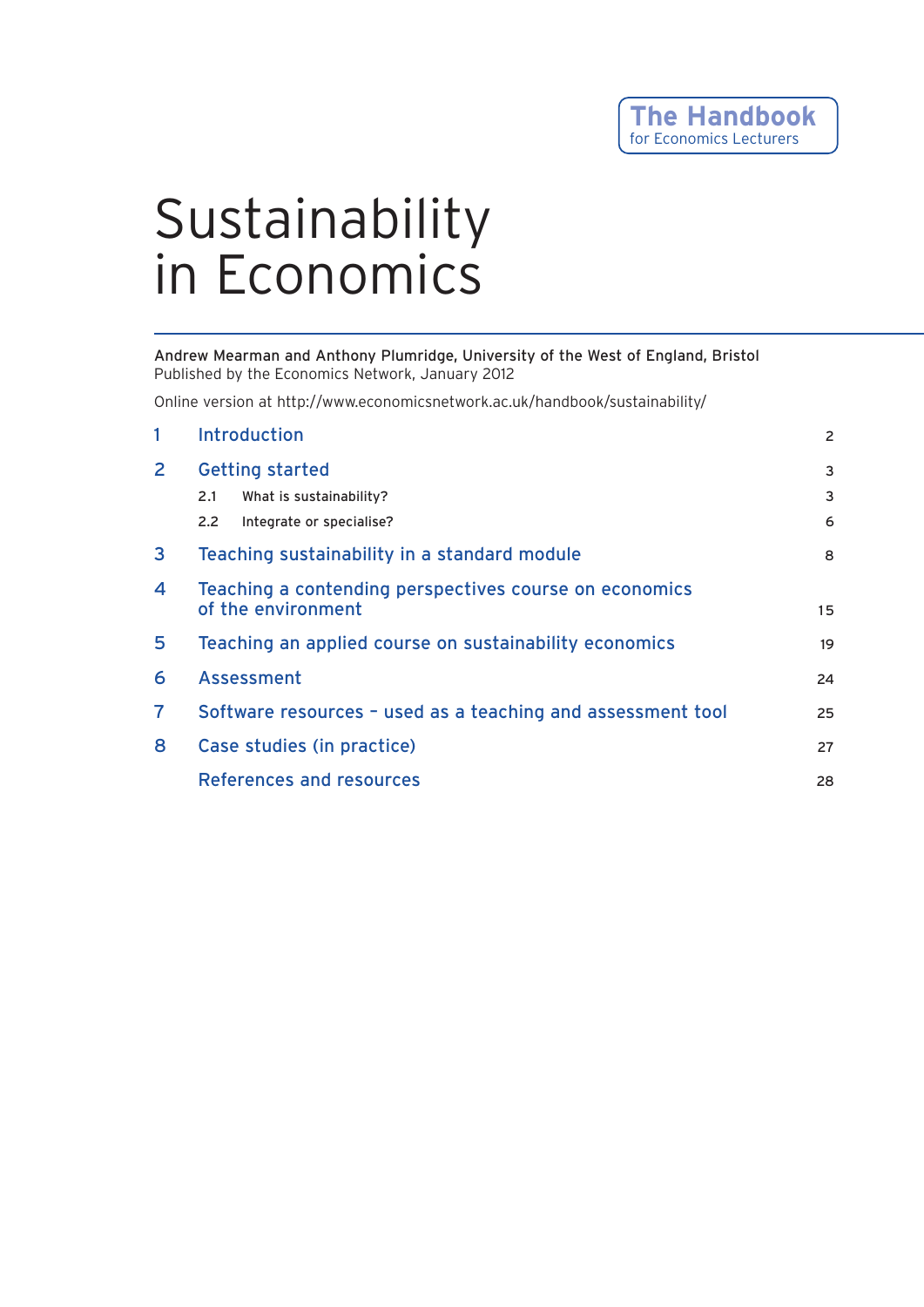# 1 Introduction

This Handbook chapter addresses the challenge of incorporating sustainability into Economics curricula. There is considerable evidence that there is demand for sustainability education. According to Forum for the Futures Future Leaders Survey of UCAS applicants in 2007/8, students are very concerned about the future of the world and identify environmental crises as important. Around two thirds of students said they wanted more sustainability in their syllabus. They also thought (42% in 2007/8) that learning about sustainability would help their future careers. Over three quarters think significant changes are necessary now regarding how the world operates/is organised (Forum for the Future, 2007, 2008).

In addition there is considerable evidence that employers regard training for sustainability to be crucial in graduates. Cade (2007) showed that employers and students were paying greater attention to ethical issues including sustainability but that universities were having trouble catching up. The Independent (2009) reported that students with sustainability skills are in demand. Forum for the Future (2010) has several publications on the business case for sustainability. Business in the Community (2008) shows evidence of demand from employers for sustainability skills. Businesses are increasingly aware and taking on the message that sustainability matters. Organisations such as the Ellen Macarthur Foundation have strong links with businesses such as B&Q and Kingfisher Group, who appear to support the 'closed-loop economy' message. The City and Guilds (2008) identify a shortage of green skills that needs to be addressed. Further, the EU Council has formally adopted education for sustainable development (ESD) as a policy goal (Council of the European Union, 2010).

The challenge is considerable, but also interesting, even for those with no interest in sustainability. Why? As will become apparent, the task of placing this issue in the curriculum involves a range of choices for the programme designer; it also requires the teacher to take an inherently multi-faceted, complex and interdisciplinary concept and place it in a disciplinary context. In addition, it forces the tutor to be aware of the pedagogical issues that become acutely manifest: the engagement of the student, helping them through their inevitable confusion, and the achievement of resolving their problems.

However, there are several reasons for trying to meet these challenges, not least because overcoming them could be personally rather satisfying. Second, given the prominence of the topic, the student is likely to be initially at least enthusiastic and engaged with the topic. Third, given the contemporary context – of climate change, resource crunch, biodiversity loss, food delivery

challenges, and so on – dealing with sustainability is arguably important. Fourth, the students will gain tremendously: given the multi-faceted, complex nature of sustainability, students will develop depth of understanding, the ability to weigh up conflicting opinions and value systems and make decisions in the light of them, and develop systemic thinking skills. Your students will come out better educated at the end.



"Use examples to illustrate unfamiliar sustainability concepts: make it personal not abstract. For example, ask students to consider their own consumption patterns. Ask them to consider their university as a system. Murray (2011) may be a good resource."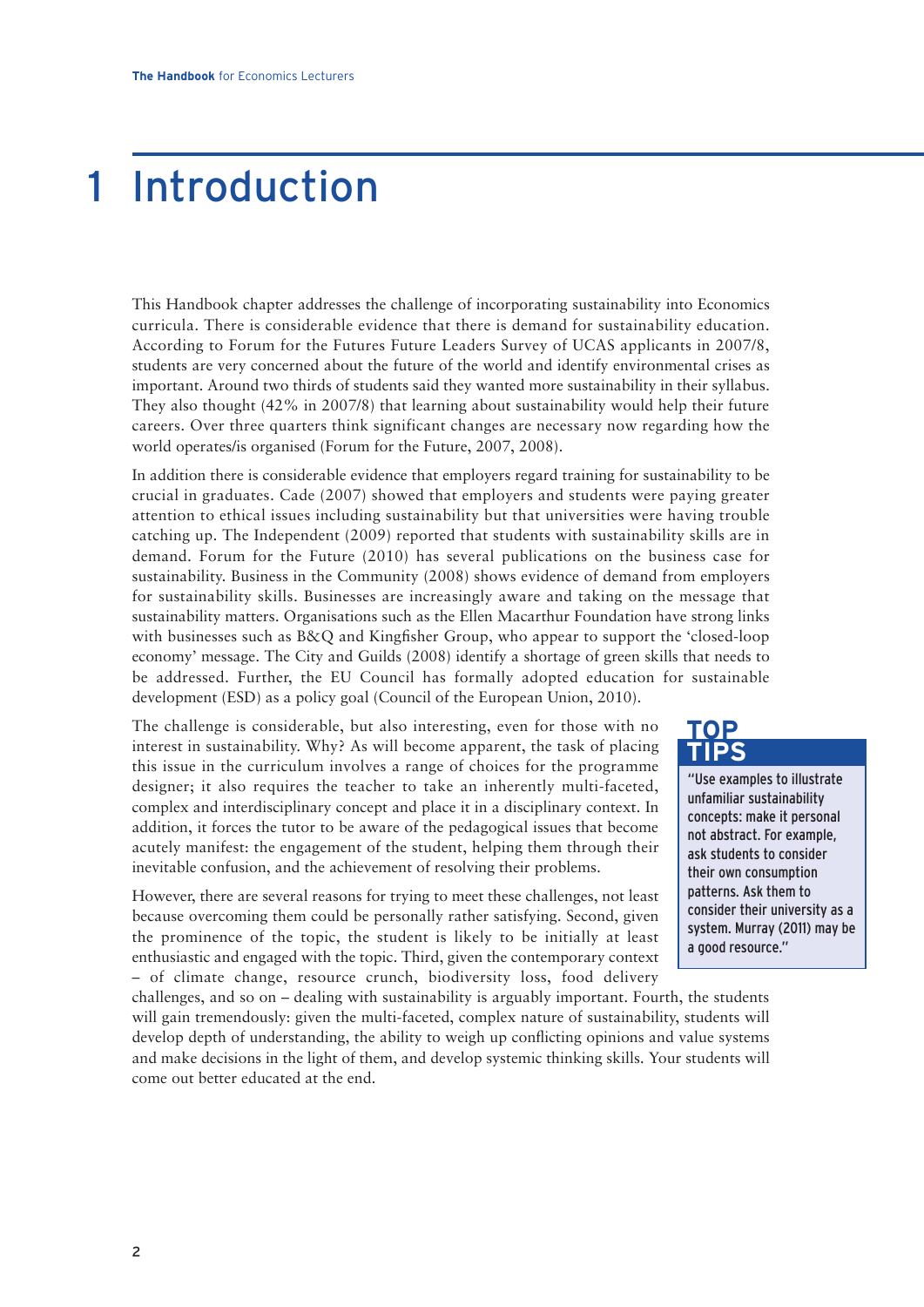# 2 Getting started

Teaching sustainability involves choices. All teaching does, of course, but given the relative novelty of the subject and the lack of established resource bases, say, compared with core microeconomic theory, there are fewer ready-made guides on how to design sustainability curricula and how to deliver them. That lack of pre-existing structure can be liberating, but also daunting. However, the choices are unavoidable. There are two main sets of choices to be made. One is whether to integrate sustainability across the curriculum (if it is possible within institutional constraints) or whether to create specialist niches within it. That choice is followed by others, about the depth of integration, and about the theoretical approaches considered. We shall return to those issues shortly. Before that, the tutor needs to consider what they understand by sustainability. This chapter is designed to help tutors make these choices.

### **2.1 What is sustainability?**

A common sense definition of sustainability is that a thing can last. However, what is it that lasts? A firm, an economy, a society, a species, an ecosystem? And when it lasts, does it grow or improve, does it deteriorate, or none of these? In other words, is sustainable development possible? Is it possible to trade off one type of sustainability – say, ecological – against another – say, economic? Are human manufactured goods equivalent to those produced in the rest of nature? Given these questions (and others) it is perhaps not surprising that there are so many definitions of sustainability (see Box 1). Perhaps the dominant definition of sustainability is from the Brundtland Report:

#### *Sustainable development is development that meets the needs of the present without compromising the ability of future generations to meet their own needs* (WCED, 1987: 54).

If this definition is reformulated as: 'Future generations should inherit a stock of resources such that they can enjoy a quality of life at least equal to that enjoyed by present generations', it then becomes apparent that economics has at its heart the study of processes and behaviours that are also of paramount importance to moving towards sustainability. However, some authors from a strong ecological perspective have expressed dissatisfaction with such definitions. They argue that the whole notion of sustainable development is flawed, as they argue that growth and sustainability are fundamentally incompatible. They even hold (although the Brundtland definition is not guilty in this regard) that sustainability is incompatible with what might be described as 'business as usual'. Others, such as Birkeland (2008) argue for positive development, in which for instance new buildings or eco-retrofitted buildings are carbon-negative (i.e. the carbon emissions used in their production and operation is less than that produced by them via plants, solar panels, etc.). Recently, from an ecological economics perspective, Jackson (2009) has also discussed resilience of economies (and communities) as being able to withstand external shocks, such as swings in the oil price. However, this notion is not a replacement for sustainability.

Introducing sustainability to students can be done in a number of ways. One approach might start from an ecological perspective, which sees natural cycles that support ecosystems as the implicit foundation of any discussion of sustainability. An overview of these natural systems is necessary as the basis for exploring the impacts of different economic systems and activities. A few natural cycles could be introduced in early lectures or virtual material. These might include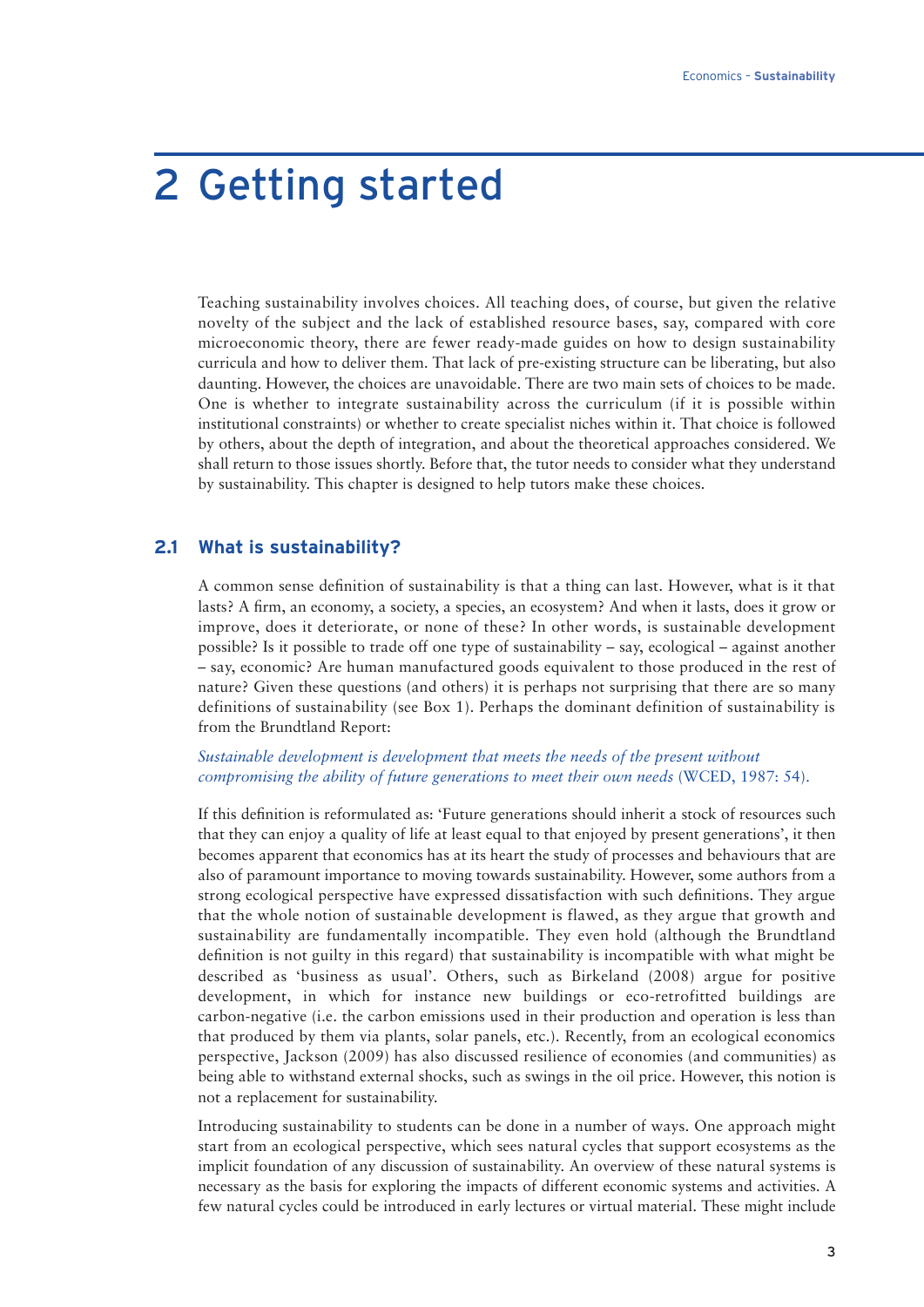#### **Box 1: Some views of sustainability**

Most views of sustainability are concerned with the resource stock left for future generations. There are two common classifications of resources – the Five Capitals model (see below) and the conventional traditional classification into natural, human and man-made resources. Most discussion of sustainability by economists is in terms of the familiar three-resource model.

#### **The Five Capitals**



Much of the discussion of sustainability amongst economists is concerned with the relationship between economic activity and the natural environment. This reflects the existence of a large body of environmental economics research and literature and a less extensive oeuvre within ecological economics. It also reflects the urgency of issues surrounding climate change, resource depletion and pollution. It should be emphasised that any consideration of sustainable development should also discuss the conservation of all five capitals. Manufactured, financial and human capital are central to the conventional economics curriculum and not considered further here. Natural capital is the main focus below; however social capital should also be considered, albeit briefly, as it has escaped the attention of most economists. The concept of social capital originated in sociology (see, for example, Putnam, 2000) but has considerable currency in regional economics and is one of a multitude of diverse factors explaining differences in the performance of nations, regions and cities (Dasgupta, 2002). Social capital includes dimensions such as the strengths of institutions, behavioural tendencies towards collaboration, co-operation and mutual support, and strong community and interpersonal networks.

Various views of sustainability are discussed below, starting with the weakest formulation, in the sense that it imposes the least restriction on economic activity.

#### **Very weak sustainability**

The aggregate quantity of all resources is constant or increasing such that

 $\Delta$ Kn +  $\Delta$ Kp +  $\Delta$ Kh ≥ 0

Where there is substitutability between natural capital, Kn, manmade capital, Kp, and human capital, Kh. Under this view, Kn can be destroyed as a result of development providing one or both of Kh and Kp are increased to compensate. This represents a very limited view of the benefits that flow from the natural environment and incorporates little understanding of the life-supporting role of ecosystem services.

*continued…*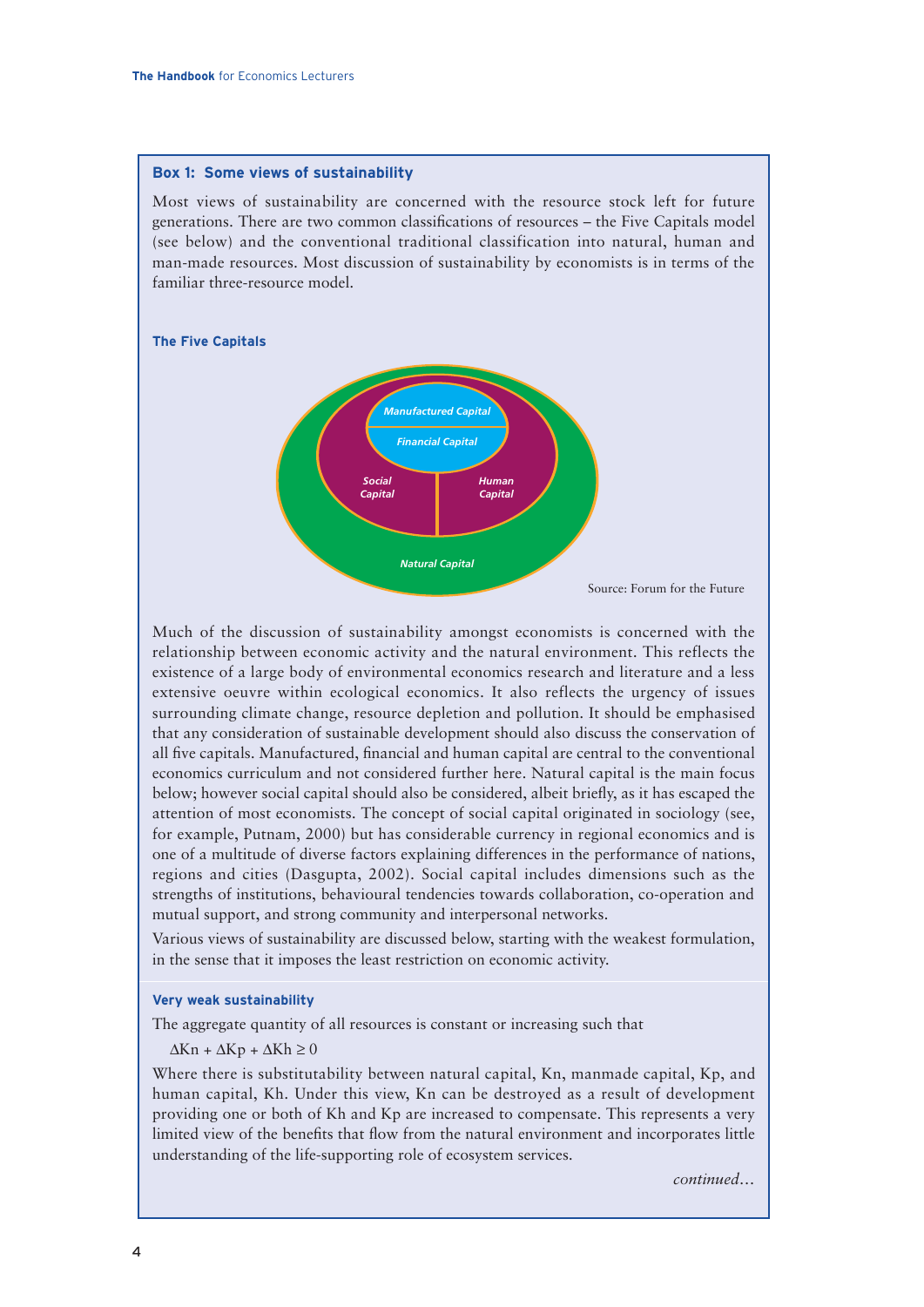#### **Weak sustainability**

Under this view, other resources remain substitutable for natural capital but keystone elements and processes are not substitutable. These are essential for the survival of ecosystems and must be protected. This position can be criticised on the grounds that it pays only grudging attention to the most obvious susceptible elements of ecosystems while accepting a general degradation and depletion of Kn.

#### **Strong sustainability**

There is recognition of the lack of understanding of complex ecosystems. The approach introduces uncertainty and responds by adopting the precautionary principle and incorporating safe minimum standards. Under this perspective, the reduction in Kn is limited.

#### **Very strong sustainability**

Most ecological economists support definitions of sustainability that can be classed as very strong. An example is Herman Daly's four operating principles:

- 1 Renewable resources: the rate of harvest should be less than or equal to the population growth rate
- 2 Pollution: waste discharges should be below assimilative capacity and cumulative pollutants reduced to as close to zero as possible.
- 3 Non-renewables: the benefits from exploitation should be split between distributed profits and investment such that a renewable substitute is available at depletion
- 4 Macroeconomic controls: minimise physical material and energy throughput in the economy and control population growth

#### **The technological fix**

It is easy to stimulate discussion of views of sustainability around one or two issues of wide concern such as climate change, water resource shortages or marine acidification. A starting point might be to set students in groups to prepare an assessment of one or more of these problems to present to the class. Then, after each presentation, ask the class as a whole 'what can be done about it?' Usually a range of positions emerges ranging from 'no growth' through to 'science will find a solution'.

the carbon cycle, making connections with climate change; the hydro cycle, with a focus on areas of water shortage and the food chain, with discussion of the need for dietary changes if a growing population is to be supported. The advantage of exploring the ecological perspective



"Don't moralise. Admit that a great deal of the discussion around sustainability is value-driven and stress the importance of various different positions on it. "

from the outset is that the concept of sustainability is readily understood. If this approach is followed, the concept can be introduced as the preservation and encouragement of these natural cycles and ecosystems to maintain or increase bio-diversity. Another approach is to introduce ecological systems when relevant to particular economic topics. However, this leads to a fragmented understanding of what is essentially an interrelated set of natural systems.

This might be heavy going for those students not particularly committed to sustainability and be perceived as 'preachy'. Also, for economists the material might be somewhat inaccessible. An alternative approach therefore is to start from more familiar precepts. The concept of the Triple Bottom Line (Elkington, 1997) may help

here. The traditional notion of a bottom line is profitability. The Triple Bottom Line concept suggests that for sustainability, profitability must be married to ecological and social sustainability. Thus, profitability may need to be sacrificed (to some extent) in a trade-off with the other dimensions. Such trade-offs ought to be familiar to economics students.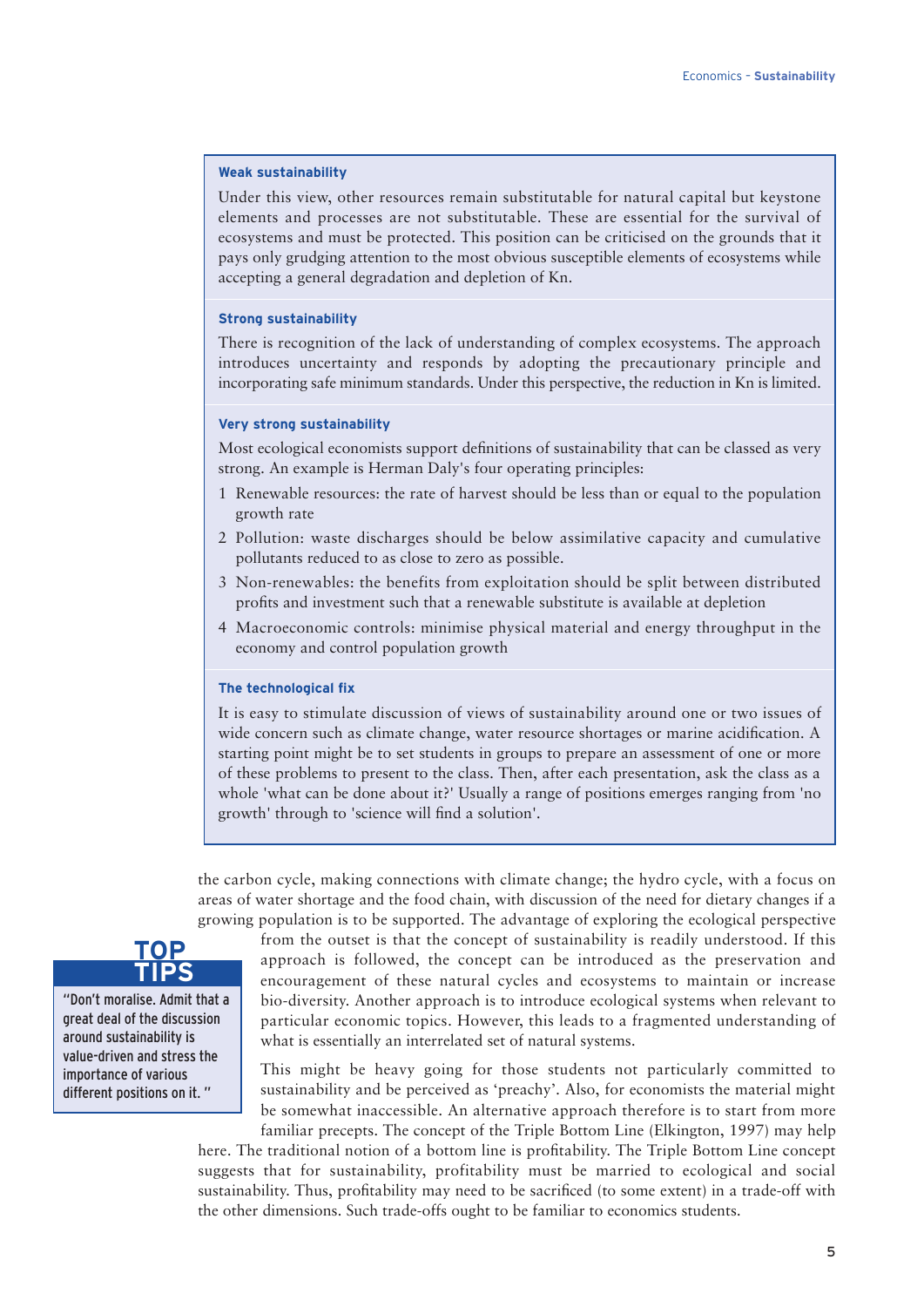The Triple Bottom Line relates to another useful concept, the 'Five Capitals' approach to sustainability (see Goodwin, 2003) shown in Box 1. Definitions of the economic problem in introductory courses almost always introduce scarce resources as the defining context of an economic system. The conventional approach is to present the three major categories of resources: natural, human and man-made. To these, entrepreneurship, financial capital and technological knowledge may also be added. This is very close to the 'Five Capitals'. These are natural capital, human capital, manufactured capital, social capital and financial capital. The model is the basis of one definition of sustainable development. Goodwin suggests that for sustainability, the total stock of the five capitals should be maintained although the depletion of one type can be compensated for by the increase in others. For example, lost agricultural land (natural capital) could be replaced by a shopping centre (manufactured capital); or forests could be replaced by carbon capture and storage power stations. But, this substitutability is frowned upon by adherents to stronger views of sustainability. However, it should be noted that mainstream economics is concerned with the flow of resources into the economic system while the discourse of sustainability focuses on stocks and the rate of depletion or degradation.

It is important that students are exposed to (at least some of) these different definitions, in order to demonstrate that sustainability is a contested concept. That understanding ought to make it

clearer to them why there is so much debate about sustainability. However, the tutor clearly cannot juggle all of these balls in the air at once and must make some choices about how they define sustainability in their approach. This choice is also crucial, because it will condition the extent to which they might wish to integrate sustainability into the curriculum, whether they take a more or less interdisciplinary approach, whether they consider (for instance) economic sustainability alone, and to what extent they wish to incorporate approaches to sustainability which lie somewhat outside the mainstream (for example in *ecological economics*). Indeed, the definitions of sustainability help



"Engage students in real problems; including discussing openly the global challenge of sustainability."

define the distinction between mainstream and ecological economics: the former favour very weak or weak sustainability, while the latter favour strong or very strong sustainability.

Further, if the tutor wishes to discuss sustainability in a broader sense (for instance via the Triple Bottom Line) they might use the different definitions as entry points into debates about policy, good business practice, etc. Some policy options (for example, some so-called 'technological fixes') would be ruled out if one took a strong sustainability approach.

### **2.2 Integrate or specialise?**

If a tutor regards sustainability as of fundamental importance, they may wish to integrate it fully into the Economics curriculum. Whether they are able to will, of course, depend on institutional constraints and their own skills of negotiation. Those concerns are beyond the scope of this chapter. Given that one could integrate sustainability, there are different ways to do this. At one end of the spectrum, a programme might be designed according to problem-based learning (PBL) principles: the problem to be addressed would be achieving an economy that supports a sustainable world, and all the learning would be working towards a solution (see for example, Forsyth, 2010). PBL in its purest form allows the curriculum to unfold as the course progresses. That of course requires great skill on the part of the instructor. Witham and Mearman (2008) discuss some existing uses of PBL in ecological economics courses. That there are some examples of PBL in this area is perhaps not surprising, because sustainability lends itself to a PBL approach: clearly sustainability is a 'big', multi-faceted problem, meaning that the course could unfold in a multiplicity of ways. As discussed below (Assessment) one can design coursework assignments or exam tasks around specific problems.

If PBL is a step too far, a course could still begin with the problematic of a sustainable biosphere and then explore the implications of that for an economy via more conventional teaching.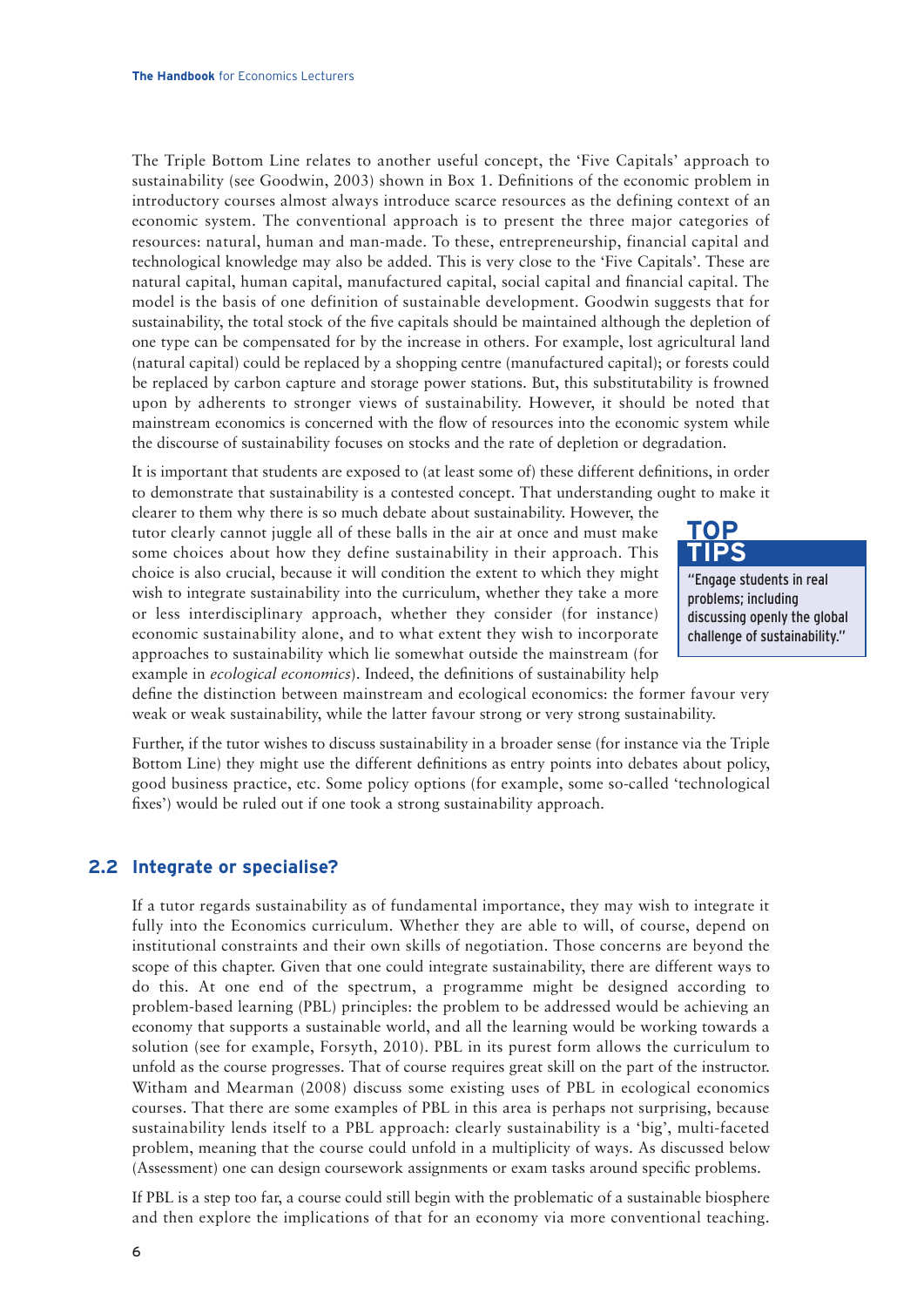Alternatively, sustainability could still be the central theme (or one of a small number of themes) in a curriculum. Where appropriate, all modules would be organised with sustainability in mind. That would involve constructing examples, exercises and assessment that are all concerned with sustainability. Boxes 2 to 5 also discuss ways of delivering standard concepts such as the circular flow of income with added sustainability content. Such tools would be useful even if sustainability were not a central theme, but instead was a topic which needed to be included in all modules. This last form would be the weakest form of integration, in which sustainability is tacked on to a standard module, often at the end. Section 3 below discusses a standard introductory and one standard intermediate economics course into which examples and applications from sustainability are incorporated easily.

In the strongest forms of integration, students may learn all they need about sustainability simply by doing other modules. However, in those cases, and certainly in weaker forms of integration, students may have had their interest in sustainability stimulated and desire more specialised, detailed knowledge. So, even if a student has been on a programme that integrates

thoroughly sustainability at level 1 (and/or 2), they might desire specialist modules at level 2 and/or 3. At this point, the choice for the tutor becomes one of which approaches to choose. Again, this may reflect their understanding of sustainability. Those who understand sustainability more narrowly may choose to deliver sustainability solely according to mainstream principles, as found in standard treatments of environmental and/or natural resource economics. Those who take a broader view of sustainability may wish to deliver an ecological economics perspective. In this latter group, as indicated above, it may be possible to begin with a discussion of a sustainable biophysical ecosystem and derive the economics from it. A third alternative would be to try to deliver the two approaches in parallel or debate.

Such an approach presents many challenges but may also yield many benefits (see for instance Mearman, 2007 on heterodox economics; and Mearman, *et al*., forthcoming, for a discussion of this).

The main body of the chapter examines in detail how these different alternatives could be delivered. Section 3 explores ways in which sustainability may be taught in standard economics modules. Sections 4 and 5 discuss different variants of specialist courses on the environment or sustainability: Section 4 discusses a course on economics of the environment, with sustainability emphasised, in which environmental and ecological economics perspectives are compared. Section 5 discusses a course in the economics of sustainability.



"Don't try to shoe-horn in too much material. The course you create must remain coherent, and varied."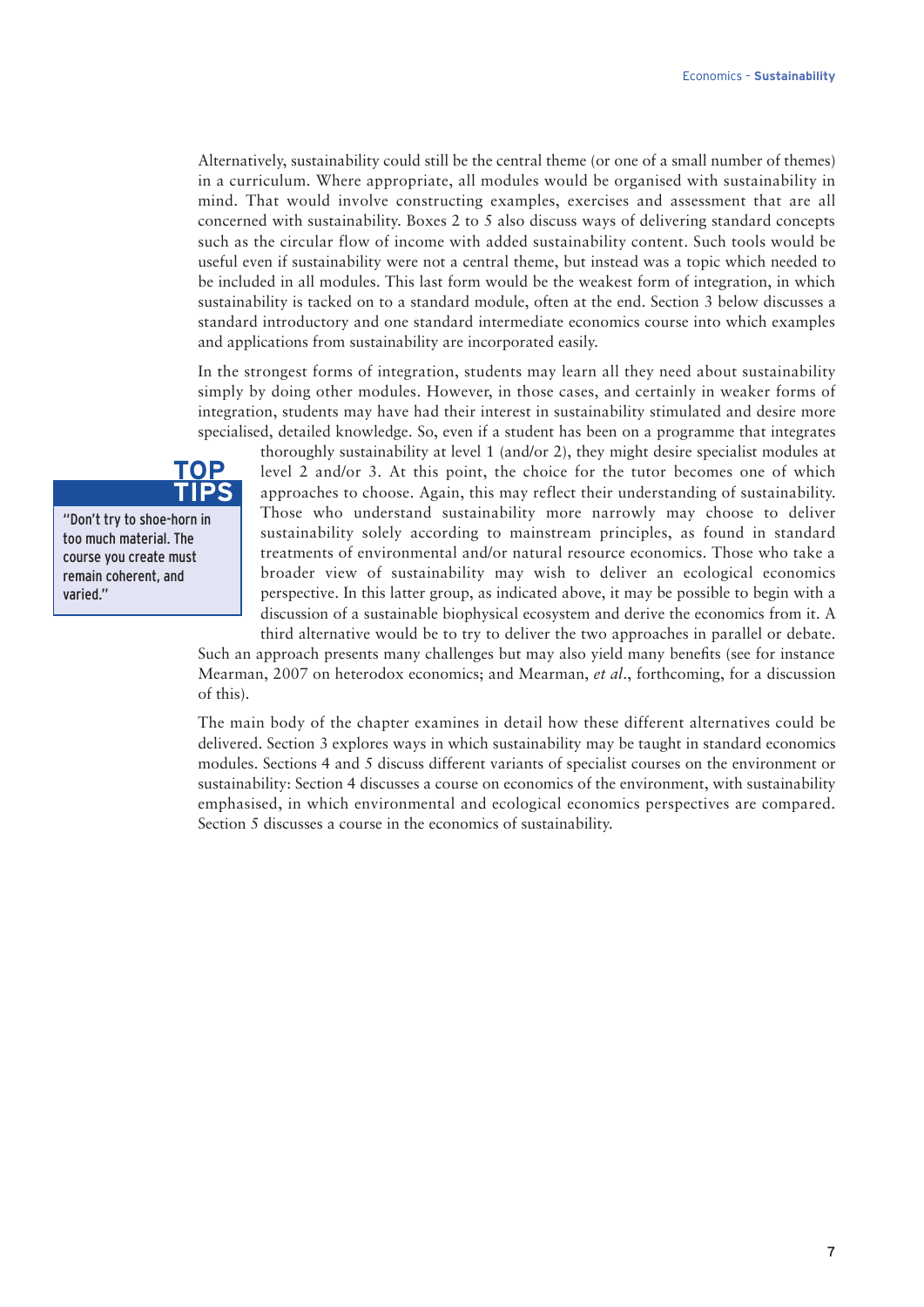# 3 Teaching sustainability in a standard module

The first available way to integrate sustainability into an economics curriculum is to simply tack it on as a subject at the end. However, in practice such topics tend to get dropped, or not included on exams. A more effective way to integrate sustainability – though requiring greater co-operation from staff – would be to use examples from sustainability. Table 1a outlines an introductory economics course, taking in microeconomics and macroeconomics, into which applications to sustainability have been added. The table presents possibilities for inclusion:

| Table 1a: Introductory economics course |                                                                                                                                                                                                                          |  |  |
|-----------------------------------------|--------------------------------------------------------------------------------------------------------------------------------------------------------------------------------------------------------------------------|--|--|
| <b>Topic</b>                            | <b>Sustainability augmentation</b>                                                                                                                                                                                       |  |  |
| Microeconomics                          |                                                                                                                                                                                                                          |  |  |
| Positive/normative distinction, etc.    | Multiple ethical bases: triple bottom line (see Elkington, 1997)                                                                                                                                                         |  |  |
| Scarcity; economic problem              | Scarcity: absolute versus relative                                                                                                                                                                                       |  |  |
| Markets: supply and demand              | Carbon markets; oil market (could include 'peak oil')                                                                                                                                                                    |  |  |
| Demand theory; elasticity               | Effect of a tax on petrol; road charging                                                                                                                                                                                 |  |  |
| Theory of returns and costs             | End-of-pipe technology and costs <sup>1</sup>                                                                                                                                                                            |  |  |
| Theory of the firm                      | Increase of resource/raw material/energy costs                                                                                                                                                                           |  |  |
| Market structures<br>yield (see Box 2)  | Joint profit maximisation - fishing and maximum sustainable                                                                                                                                                              |  |  |
| Market failure                          | Externalities of pollution                                                                                                                                                                                               |  |  |
| Micro policy                            | Carbon rations, petrol taxes; optimal amount of pollution                                                                                                                                                                |  |  |
| Macroeconomics                          |                                                                                                                                                                                                                          |  |  |
| Circular flow of income                 | Circular flow extended to include biosphere (see Box 2)                                                                                                                                                                  |  |  |
| Macroeconomic objectives                | Sustainability as an objective; an extra trade-off                                                                                                                                                                       |  |  |
| Economic growth                         | Sustainable development; alternative measures of well-being, such<br>as Index of Sustainable Economic Welfare (ISEW), Happiness<br>indices, and the Happy Planet Index (HPI); environmental<br>Kuznets curve (see Box 7) |  |  |
| Keynesian macroeconomics                | Green stimulus packages (see New Economics Foundation, 2008)                                                                                                                                                             |  |  |
| Unemployment                            | Green jobs                                                                                                                                                                                                               |  |  |
| Inflation                               | Price of green products; finite resource cost inflation; backstop<br>technology (see Box 8) as a response to inflation                                                                                                   |  |  |
| Money demand and supply                 | Green economics treatments of money as debt; carbon as a<br>currency; local currencies                                                                                                                                   |  |  |
| Monetary policy                         | Green quantitative easing                                                                                                                                                                                                |  |  |
| Fiscal policy                           | Green stimulus packages; carbon and pollution taxes                                                                                                                                                                      |  |  |
| International trade                     | Transport costs; the Kyoto protocol; localism versus globalism                                                                                                                                                           |  |  |
| Exchange rates                          | Carbon trading markets                                                                                                                                                                                                   |  |  |
|                                         | <sup>1</sup> End of pipe technology refers to adaptatons of existing plants to reduce pollution.                                                                                                                         |  |  |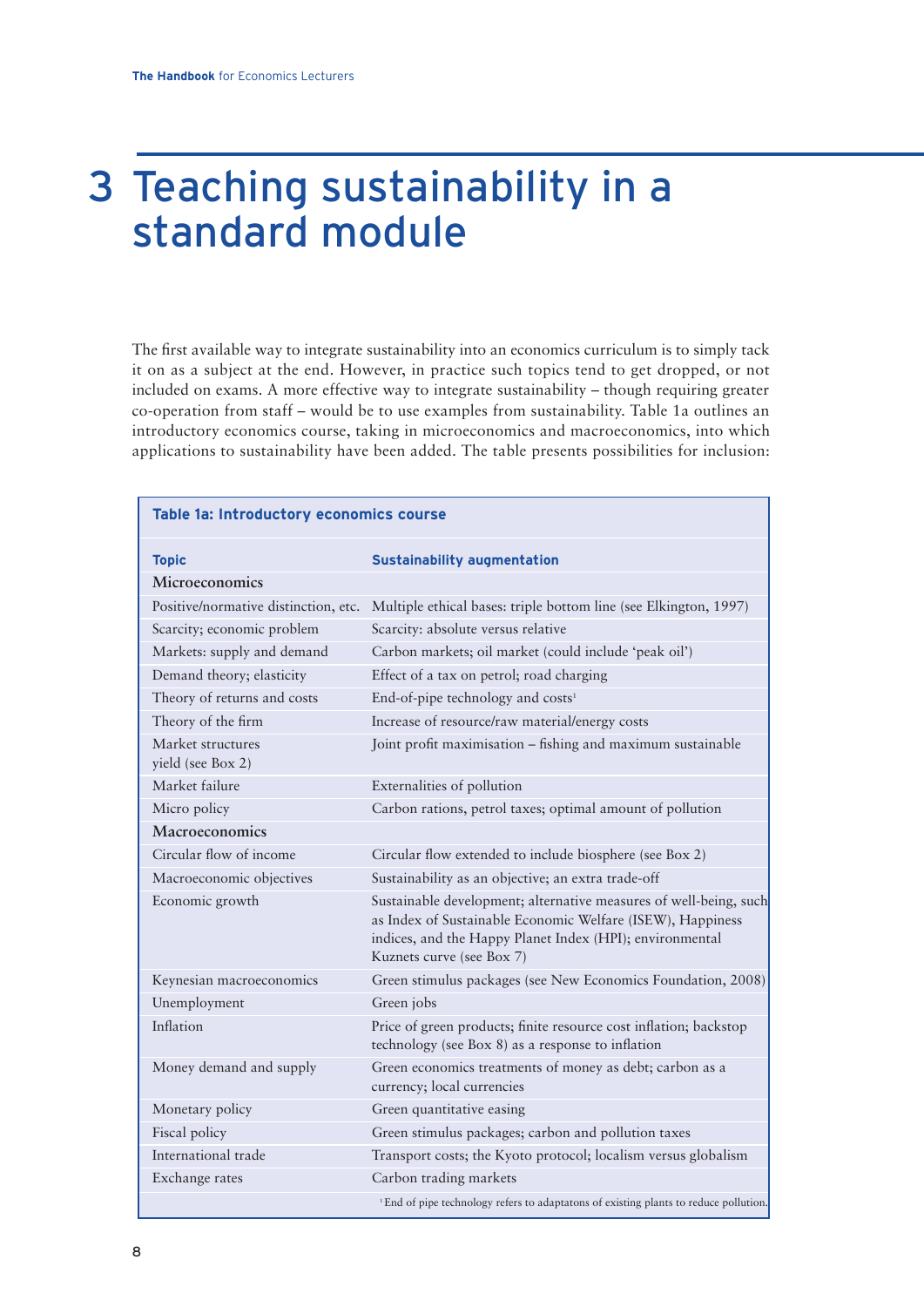### **TOP TIPS**

"Utilise the extensive range of software packages available. See Section 7 for some examples."

tutors can pick and choose topics depending on how deeply they wish to explore sustainability. The sustainability topics do have some logical progression, but they could be taught independently.

Some of the sustainability topics included are easy to include, whereas others require more ingenuity. Examples of the former are the discussion of the effect of a tax on petrol as an example of elasticity; the carbon market as a market to study; and the treatment of pollution externalities. On the macro side, the effect of natural resource

costs on inflation, the use of fiscal policy for green stimulus, and the measurement of standards of living are also simple to introduce. In the category of more difficult topics would be those that require conceptual shifts, such as the discussion of multiple ethical bases, joint profit maximisation, and sustainability as an economic objective (see above; and see Box 2 below).

#### **Box 2: Renewable resources**

Theories of the exploitation of renewable resources are covered in most standard environmental economics texts covering natural resource economics. Students are interested (at least to some extent) in the escalating price of fish and chips and this represents a good context for discussing the management of fish stocks and behaviour of fishing enterprise under different regimes.

Information has an important role in the sustainable harvesting of renewable resources (see for example, Clark, 1990). If those exploiting the resource act in their mutual longterm self-interest and have full information about the impact of various levels of harvesting on stock levels, then the risk of over-exploitation is removed and the maintenance of carrying capacity is more likely. It is fascinating that traditional hunter-gatherer societies often had such information systems embedded in their cultures, reinforced by a system of beliefs and rituals.

The figure below shows the outcome of restricted access to a renewable resource, for example, where the number of operators is restricted through a licensing system.



The figure above shows the outcome of joint profit maximisation where hunters or fishing enterprises act to limit their activity (effort) so that the maximum harvest relative to effort is achieved. As effort (E) increases, the harvest rate (H) initially increases but peaks at the maximum sustainable yield (MSY) where stock density and food supply allows the maximum rate of reproduction. Additional effort causes stocks and hence population density to fall and increasing difficulty in mating. Joint profit maximisation (at Em) requires barriers to entry and restriction on individual enterprise effort. Good information on fish stocks, catches, etc. will enhance stability. With open access, additional effort is made, stocks fall and the reproduction rate falls so that profit is zero.

In the diagram,  $W = \text{wage rate}, P = \text{price per unit of catch}, TPB = \text{total private benefit}, TPC$ = total private cost.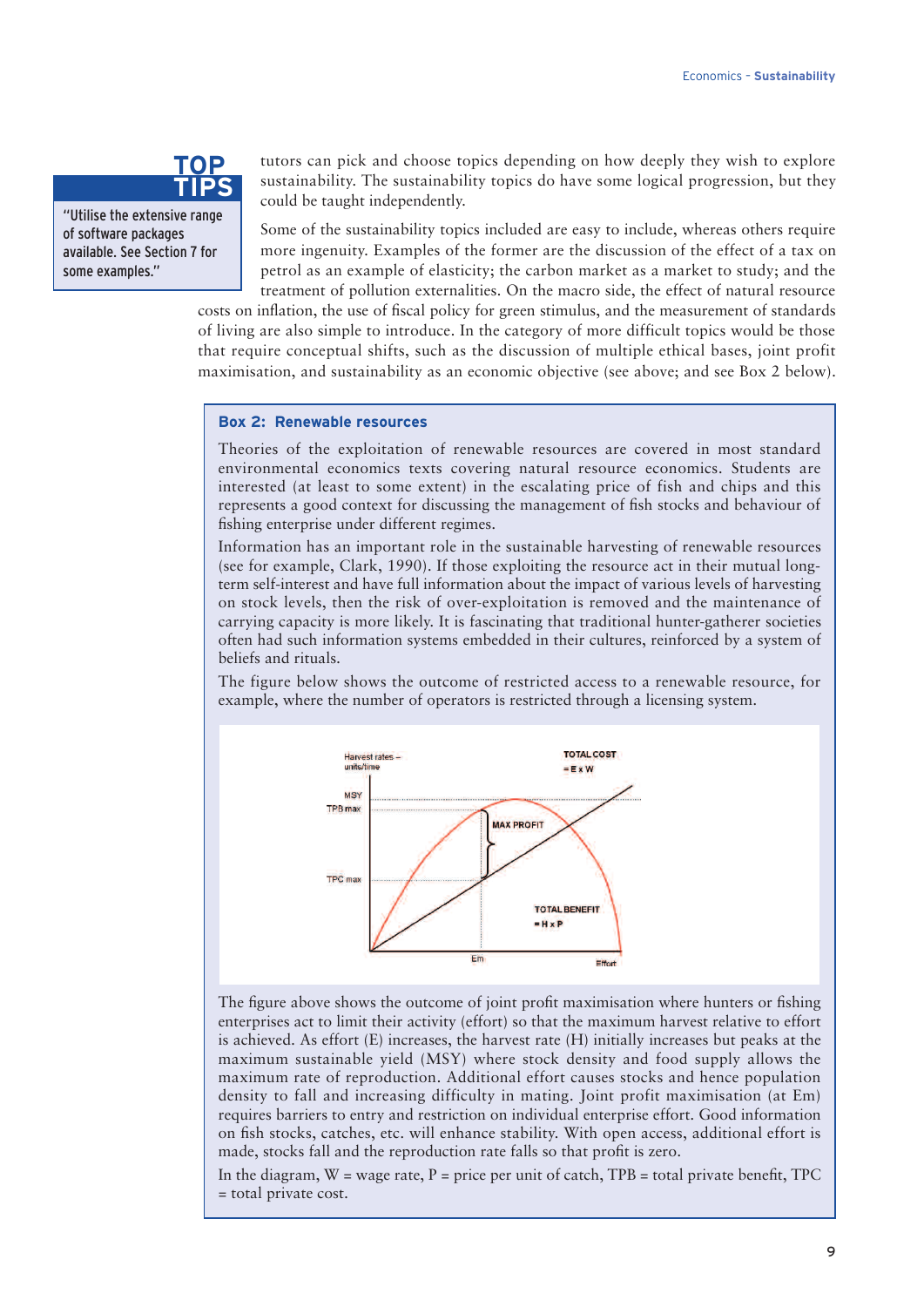All would involve the commitment of some time by the tutor. Even more challenging (as hinted at by the discussion of multiple ethical bases) can be ventures into other disciplines. Examples are the extended circular flow of income (see Box 3 below), end-of-pipe technology and its effects on costs, green treatments of money (see Scott Cato, 2008: ch. 5), 'green' quantitative easing, and discussions of geological theories, such as peak oil. Whether or not and how these get taught will depend on how much time is available, the willingness of the tutor, and the availability of relevant supporting resources. As in Table 1b below, the topics above can be delivered either as an entire suite, or more likely, selected to enrich a standard module, alongside examples from other relevant broad topic areas.

The extended circular flow model has a natural resource stock located at the centre and the flows of materials and services to and from the household and productive sectors indicated by arrows. An approach that has proved successful is to present the conventional circular flow in a lecture and ask where the natural environment and ecosystem services are. It is conventional for students to answer that these are contained within land. Ask the class for examples of the inputs that come from land. Usually students ignore the ability of the natural environment to provide waste assimilation services. They also ignore the waste assimilation and amenity services provided to households. That omission is the justification for making these ecosystem services explicit by adding to the diagram as above.

Clearly at the introductory level there is plenty of scope for examining sustainability issues. At the intermediate level, this is also true. In this case we shall discuss an intermediate microeconomics course with sustainability material included. One could of course also construct an intermediate macroeconomics course augmented for sustainability. The issues of integration, resourcing, specialist knowledge required and time constraints are present as in the case of the introductory course. In some respects they are even more acute because the technical level of the material is higher. In other respects, though, integration of sustainability is just as easy, if not easier. Table 1b outlines an intermediate microeconomics course augmented for sustainability. As above, although it is possible to deliver all of these augmentations, that is not necessary. The suggested discussion topics can be inserted individually into a conventional course.



#### **Box 3: Extending the circular flow of income**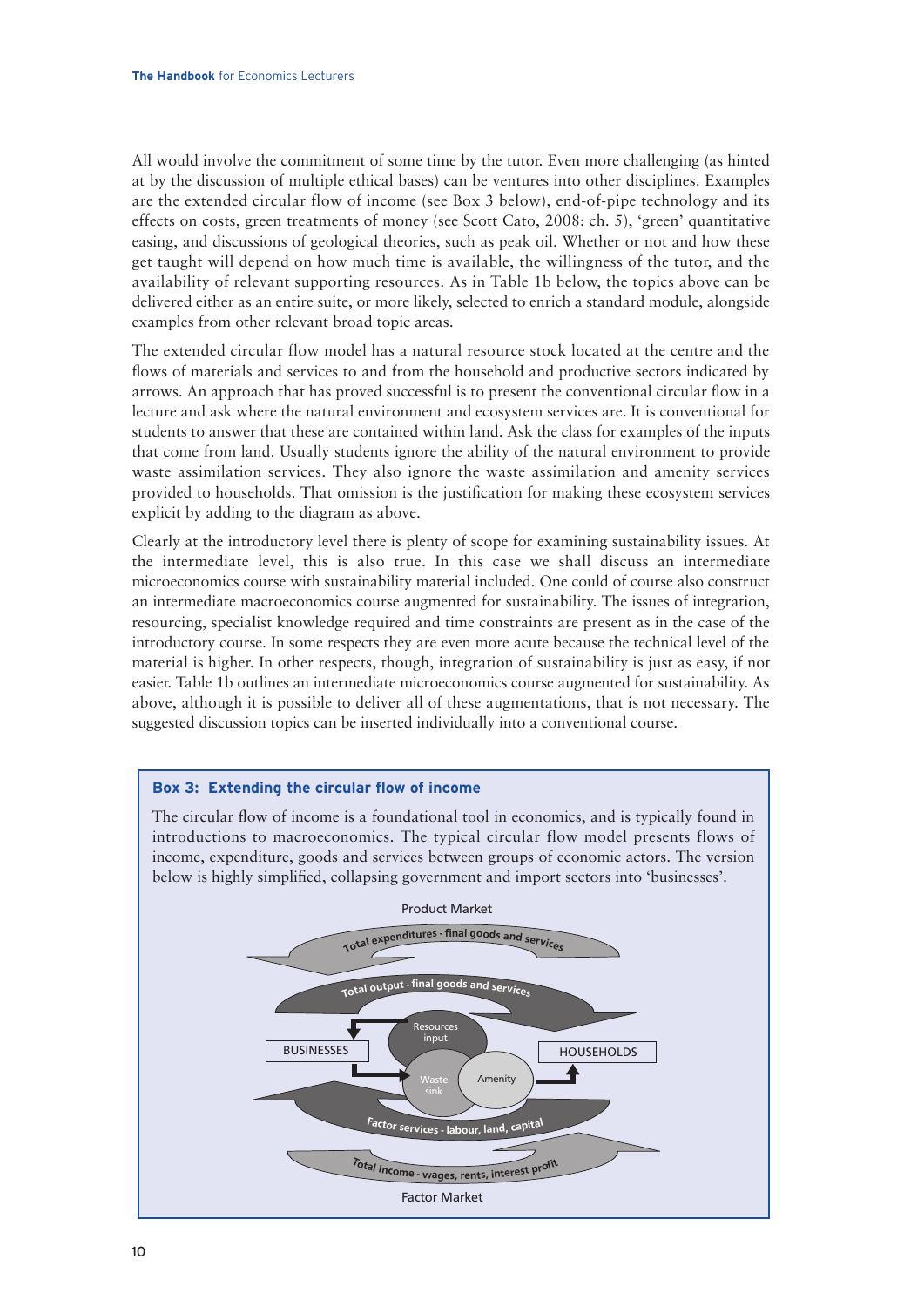| <b>Topic</b>                                                      | <b>Sustainability augmentation</b>                                                                                                        |  |  |  |
|-------------------------------------------------------------------|-------------------------------------------------------------------------------------------------------------------------------------------|--|--|--|
| Consumer theory                                                   | 'Economic man' vs. 'Eco-man' (see Becker, 2006);<br>willingness to pay (WTP), willingness to accept (WTA); cost<br>benefit analysis (CBA) |  |  |  |
| Analysis of choice under risk<br>and uncertainty                  | Problem of non-probabilistic (Knightian) uncertainty?<br>Question the value of the expected utility hypothesis under<br>uncertainty       |  |  |  |
| Analysis of investment appraisal and<br>long-term decision making | Assumptions made? Discounting and the environment?<br>Precautionary principle                                                             |  |  |  |
| Isoquant theory                                                   | Questioning the nature of capital; natural capital; the shape<br>of isoquants                                                             |  |  |  |
| Theories of the firm                                              | Alternative goals: business ethics                                                                                                        |  |  |  |
| Labour markets                                                    | Basic income schemes                                                                                                                      |  |  |  |
| Market structure and efficiency                                   | OPEC and oil prices                                                                                                                       |  |  |  |
| Game theory                                                       | Climate change negotiations and compliance -see discussion<br>of classroom games.                                                         |  |  |  |
| Price discrimination                                              | Peak flow pricing                                                                                                                         |  |  |  |
| General equilibrium analysis                                      | Welfare effects of climate change                                                                                                         |  |  |  |
| Public goods and merit goods                                      | Environmental impact evaluation                                                                                                           |  |  |  |
| Externalities and their internalisation                           | Pollution and its abatement                                                                                                               |  |  |  |

**Table 1b: intermediate microeconomics course**

For example, once students have discussed consumer theory, it is an easy step to discuss the notion of an eco-man (cf. economic man) whose concerns with sustainability may override utility from consumption of some goods; or for whom preferences are lexicographic in favour of sustainably-produced goods. Also, indifference curve analysis can be used to discuss willingness to pay and willingness to accept (see for example, Perman *et al*., 2003: ch. 12). Notions of compensating and equivalent variations help illustrate cost benefit analysis. The topic of valuation is discussed further in Box 3, which also discusses cost benefit analysis; and the software package CBA Builder (Wheatley, 2010) is discussed in Section 7.

For some of the topics shown in Table 1b the sustainability aspect is very clear: for example, general equilibrium, public and merit goods, and externalities are often taught anyway using environmental examples. For some of the other aspects it is also fairly trivial to introduce sustainability. For instance, OPEC is often used as a case study in oligopoly. The sustainability angle could be extended to discussing broader aspects of OPEC strategy, such as linking production to reserves. The theory of peak oil could be discussed at this point. Sustainability also lends itself to a discussion of price discrimination. An interesting exercise in price



"CBA Builder, like any tool, takes practice to master. Ask students to perform multiple evaluations."

discrimination is to present students with apparent examples of it – such as fair trade versus other coffee, feed-in electricity tariffs, organic versus non-organic food – and discuss whether (and why not) these are true examples. Modelling climate change treaty negotiations and compliance could also be a good vehicle for teaching game theory. It is easy to use a simple Prisoner's Dilemma to discuss the likelihood that one country would renege on climate deals; and then discuss why this analysis might explain why climate deals are difficult to negotiate. It is also easy to incorporate discussions of sustainability into the topics of investment appraisal and long-term decision making. Clearly, as discussed in Box 3, discounting is a crucial feature of

valuation of ecological objects, and of CBA. Some students may appreciate the chance to discuss concrete cases of a non-financial nature; others may wish to discuss what discount rates ought to be. Ackerman (2009) provides an illuminating discussion of discount rates from the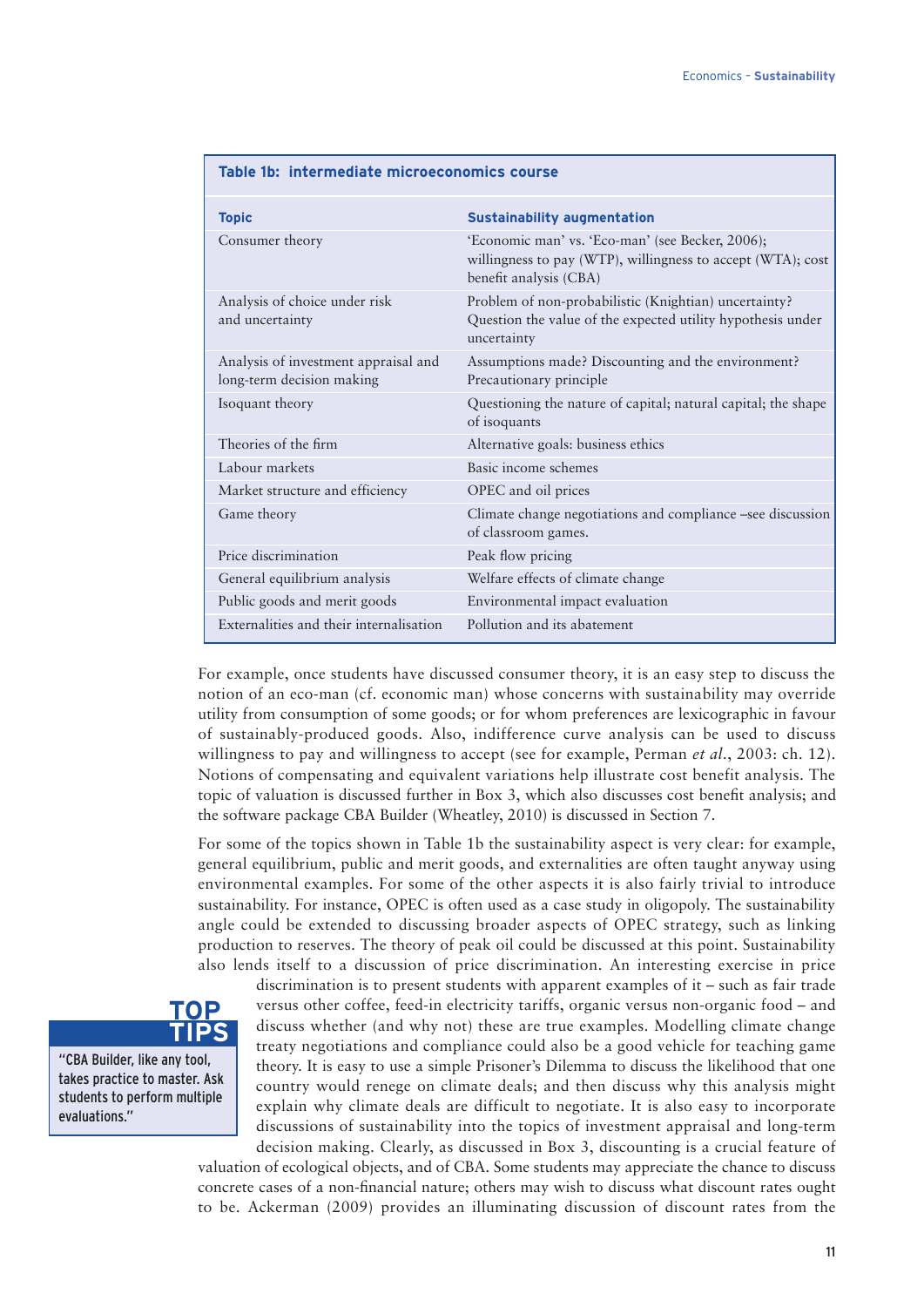#### **Box 4: Valuation**

Cost benefit analysis (CBA) is an ideal point at which to introduce the valuation of environmental assets. CBA has been criticised for failing to evaluate environmental impacts, merely describing them in physical units. Over the past 30 years, methodologies for evaluation in money terms have been evolving, although these are not widely used as they have proved expensive and unreliable. Nevertheless, it is often argued that it is better to have some monetary evaluation rather than a physical measure that is not included in the net present value and thus easy to ignore. The application of valuation techniques has been given a boost recently by attempts to evaluate ecosystem services and 'green infrastructure' by central and local government (see for example www.greeninfrastructure.org.uk).

#### **Total economic value of natural capital**

Discussing total economic value (TEV) with students as an introduction to evaluation encourages reflection on the meaning of value in economics. TEV is made up of use value and non-use values. Use value can be direct where, for example, a lake is used for fishing, or indirect, where it provides the setting for a pleasant walk. Non-use value is usually divided into a number of categories representing different ways in which a natural asset may bestow value:

- *Option value* arises from the retention of the asset for possible use in future, for example moorland which might be used for grazing or forestry in future.
- *Quasi-option value* is based on a possible use which may arise in future due to new knowledge about the asset. An example would be the Amazon Rain Forest where many plant species remain to be catalogued and some might yield a valuable drug for medical use.
- *Existence valu*e derives from an emotional attachment people feel for natural assets that acquire some cultural significance, even though there may never be an opportunity to experience the assets at first hand. Threatened species such as whales, rhinos and tigers evoke strong feelings as do iconic landscape features – Everest, the Danube, the Grand Canyon. Subsets of existence value include heritage value (the desire to preserve the asset for future generations) and vicarious use value (associated with contemplating the enjoyment of the asset by others).

#### **Evaluating environmental impact**

Most development incurs environmental costs as a result of the destruction or degradation of environmental assets or by causing pollution. For example, building a new road will interfere with natural drainage, cause pollution of watercourses, and act as a barrier severing wildlife habitats. It will result in noise and congestion to local communities in the construction phase. It will continue to have an impact on amenity by causing noise and pollution subsequently. In many cases, the impact will reduce the use value of the asset. Direct use may be associated with a marketed output and the reduction in this is the basis for evaluating impact. Indirect use may also be marketed where entrance fees are charged. Where there is no money transaction, there are three main methods of evaluation:

- *Contingent valuation method (CVM)* elicits values from a representative sample of an appropriate population by describing a context where an environmental asset is (usually) destroyed. Respondents are then asked how much they would be willing to pay (WTP) to preserve the asset or how much they would be prepared to accept in compensation (WTA) for the loss. Unique among valuation methods, CVM can capture all the components of TEV.
- *Travel cost* assumes that the expense of travelling to visit an environmental asset is a good proxy for a price for the benefits of the visit. By surveying a sample of visitors to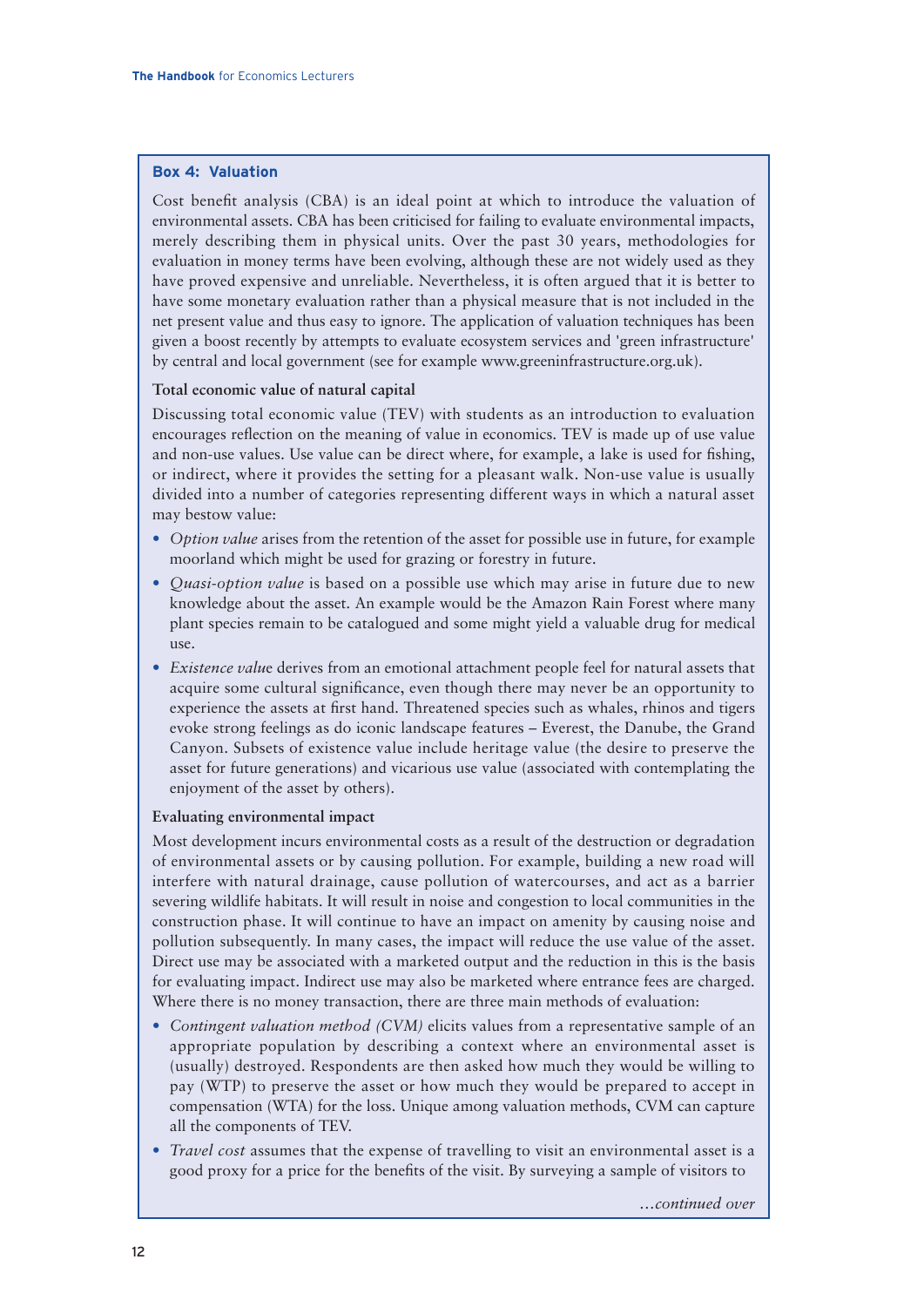the asset and collecting travel cost and other socioeconomic data, it is possible to generalise to the total population of visitors and construct a demand curve for the benefits flowing from the asset. The method only captures use value.

• *Hedonic pricing* uses the variation in the prices of dwellings or remuneration levels associated with different environmental conditions as a source of evidence of the WTA for tolerating those conditions. The most frequent application has been the variation in house prices with proximity to some nuisance (such as aircraft noise from an airport) or some environmental asset (such as a riverside location). Applying the technique requires the collection of house price data in the area, together with house and neighbourhood characteristics that might also have an influence on price. Econometric estimation of a house price function will allow the component of the price associated with the environmental attribute of interest. This is the basis for deriving a WTP or WTA associated with the attribute. Again, this method only captures use values.

#### **Benefit transfer**

As more studies of the values of environmental assets and conditions are completed, a database of valuations can be built up. Increasingly, it becomes possible to use the results of previous studies as the basis for valuation in new projects without having to carry out an asset valuation from scratch. The UK repository of valuations is available here.

#### **A critique of valuation methods**

Detailed descriptions of the methods briefly outlined above can be found in most standard texts on environmental economics. These usually include a listing of the shortcomings of the methodologies with more detail on operationalisation. Suffice it to say that, as the number of studies have built up, the range of values for similar assets has been disturbingly wide suggesting serious reliability issues.

#### **Introducing valuation to students**

This is a very rich area for exploring issues in applied economic methodologies and for discussing underlying theoretical issues. As an introductory exercise, groups of students can be asked to choose an environmental asset to value and then be given 15 minutes or so to sketch a valuation methodology they might apply. Each group then describes their methodology and this leads to some interesting discussion of problems and challenges.

viewpoint of sustainability. More difficult for economics tutors to discuss might be questions of the nature of capital (and therefore substitutability); and non-probabilistic uncertainty. Yet, uncertainty of this type is pervasive in sustainability questions. Sensitivity analysis can assist us in imagining future scenarios but it is instructive for students to consider what they would do when they simply do not know future risks.

CBA (see Box 5) is an excellent application for students to consider. It has clear policy implications and usefulness and deals with concrete examples. CBA is used in a variety of contexts within government. It also serves as an excellent pedagogical tool, as it can stimulate discussion about what and how to measure objects, whether or not they are amenable to measurement and, if not, how to deal with them. CBA Builder (Section 7) is a good tool for teaching and for students to master Excel. It is therefore useful on any applied microeconomics course. Further, attitudes to CBA are also one of the division points between environmental and ecological economists: the latter are sceptical of CBA and at best favour cost-effectiveness analysis.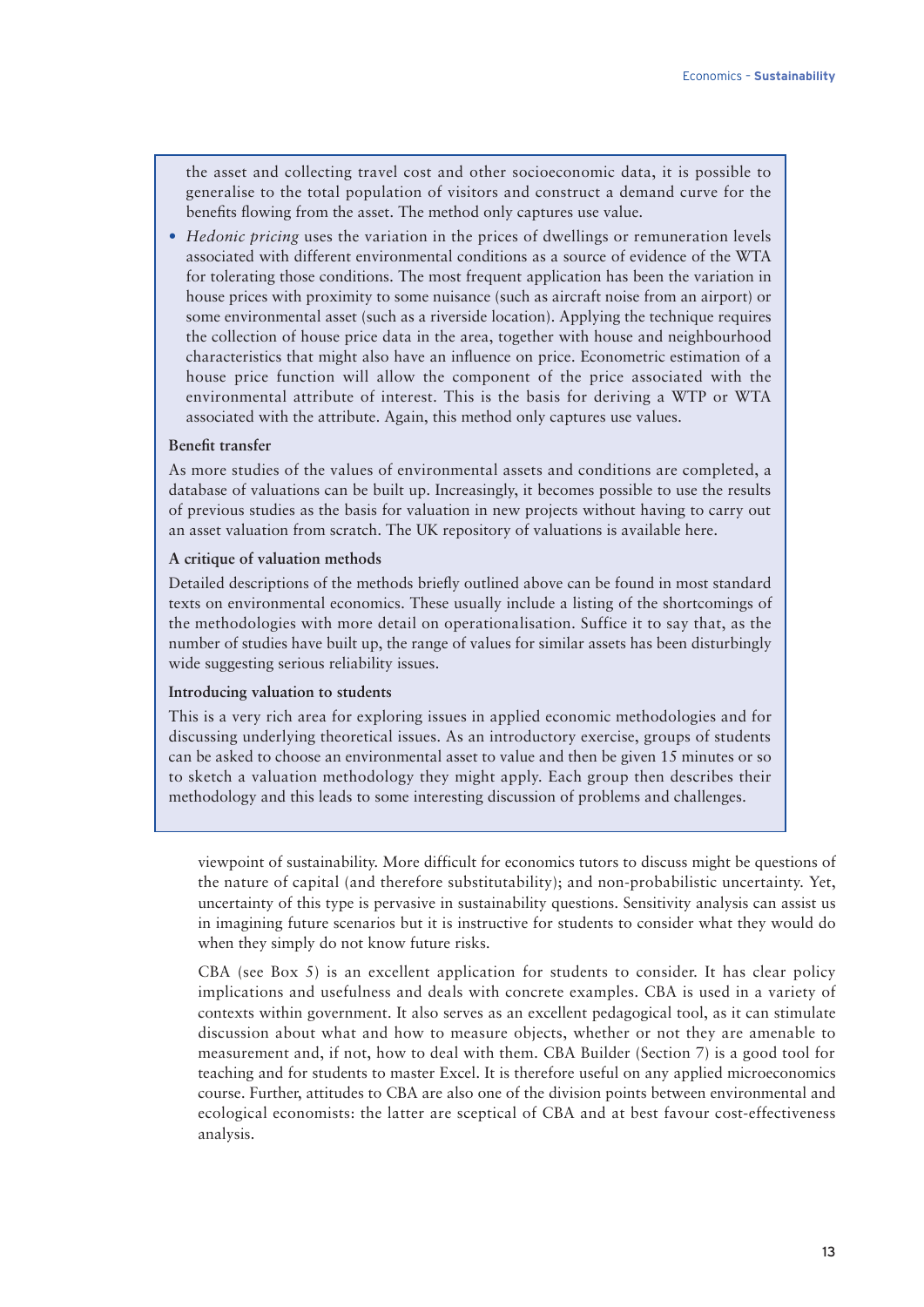1000

#### **Box 5: Cost benefit analysis (CBA)**

Investment appraisal (IA) is a good starting point for introducing CBA. This establishes the basic cash flow foundation, the distinction between one-off capital and recurring current expenditures and discounting. IA can be presented as capturing the private costs and benefits of a project. The introduction of external costs and benefits transforms IA into CBA.

Presenting a case study helps to emphasise the relevance of the subject. An example taken from a study of tourism development in Minorca is shown below:

|                    | <b>High rise</b> | Inflow             | Outflow                            | <b>Outflow</b> | Net flow | <b>Discount</b> | <b>Net DCF</b> |
|--------------------|------------------|--------------------|------------------------------------|----------------|----------|-----------------|----------------|
|                    | Year             | (Profit) <i>Em</i> | Capital <i>Em</i> Extern <i>Em</i> |                | £m       | Factor          | £m             |
|                    | 2004             | 2.50               | 15.00                              |                | $-12.50$ | 0.9091          | $-11.36$       |
|                    | 2005             | 2.50               |                                    |                | 2.50     | 0.8264          | 2.07           |
|                    | 2006             | 2.50               |                                    |                | 2.50     | 0.7513          | 1.88           |
|                    | 2007             | 2.50               |                                    |                | 2.50     | 0.6830          | 1.71           |
|                    | 2008             | 2.50               |                                    |                | 2.50     | 0.6209          | 1.55           |
|                    | 2009             | 2.50               |                                    |                | 2.50     | 0.5645          | 1.41           |
|                    | 2010             | 2.50               |                                    |                | 2.50     | 0.5132          | 1.28           |
|                    | 2011             | 250                |                                    |                | 2.50     | 0.4665          | 1.17           |
|                    | 2012             | 2.50               |                                    |                | 2.50     | 0.4241          | 1.06           |
| $NPV = £1.73m$ per | 2013             | 2.50               |                                    |                | 2.50     | 0.3855          | 0.96           |
|                    | <b>TOTAL</b>     | 25.00              | 15.00                              |                | 10.00    |                 | 1.73           |
|                    |                  |                    |                                    |                |          |                 |                |
| 1000               | Villa            | Inflow             | Outflow                            | Outflow        | Net flow | <b>Discount</b> | <b>Net DCF</b> |
|                    | Year             | (Profit) <i>Em</i> | Capital £m                         | Extern £m      | Em       | Factor          | Em             |
|                    | 2004             | 6.50               | 35.00                              |                | $-28.50$ | 0.9091          | $-25.91$       |
|                    | 2005             | 6.50               |                                    |                | 6.50     | 0.8264          | 5.37           |
|                    | 2006             | 6.50               |                                    |                | 6.50     | 0.7513          | 4.88           |
|                    | 2007             | 6.50               |                                    |                | 6.50     | 0.6830          | 4.44           |
|                    | 2008             | 6.50               |                                    |                | 6.50     | 0.6209          | 4.04           |
|                    | 2009             | 6.50               |                                    |                | 6.50     | 0.5645          | 3.67           |
|                    | 2010             | 6.50               |                                    |                | 6.50     | 0.5132          | 3.34           |
|                    | 2011             | 6.50               |                                    |                | 6.50     | 0.4665          | 3.03           |
|                    | 2012             | 6.50               |                                    |                | 6.50     | 0.4241          | 2.76           |
|                    | 2013             | 6.50               |                                    |                | 6.50     | 0.3855          | 2.51           |
| £8.12m per         | <b>TOTAL</b>     | 65.00              | 35.00                              |                | 30.00    |                 | 8.12           |

The study compared the provision of 1000 bed spaces in an extensive villa style development with concentrated high-rise resort development. The students tend to think that villa style development is more sustainable and the IA shows that it provides a much greater private NPV. However, the external costs that are included in CBA show that the high-rise concentrated development generates a greater social NPV. This is largely due to the very great infrastructure cost of providing utility services and access to developments spread all over the island, together with the greater land take, energy consumption and water demand associated with villas each with their own swimming pools and air conditioning systems.

Of particular relevance to sustainability is discounting. There is an argument that intergenerational equity implicit in the resource based view of sustainability demands a discount rate of zero. A valuable discussion of the theoretical basis of discounting can be based on issues of inflation, risk and time preference.

Students can construct their own CBA using CBA builder (see Section 7).

CBA leads naturally into the evaluation of environmental impacts (see Box 4) The potential contribution of CBA to deciding macro policy priorities has been illustrated recently in the Stern Review (Stern, 2006), in which it was the key methodology for assessing the benefits of intervening to reduce carbon emissions and thus to reduce the likelihood of further global warming.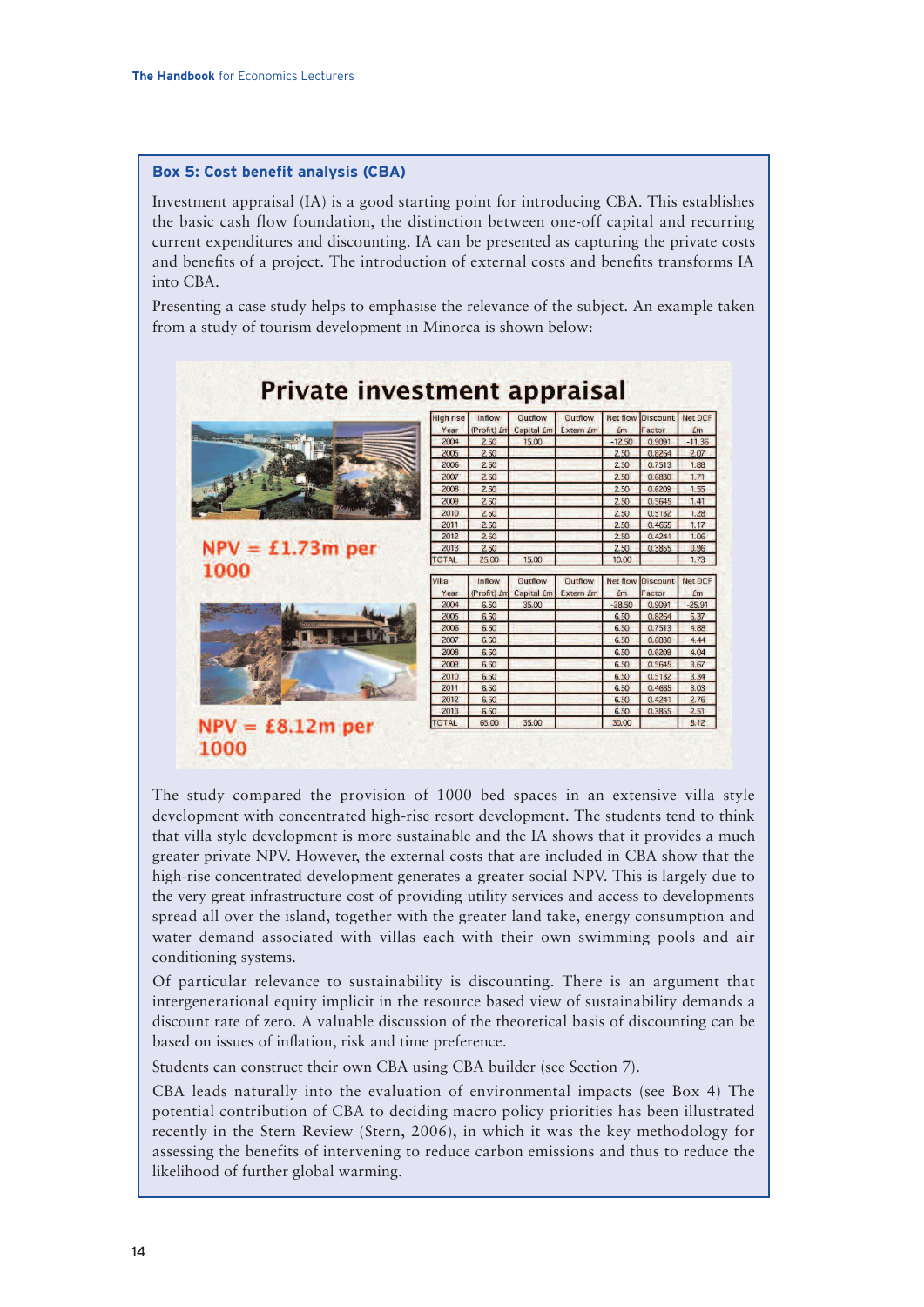# 4 Teaching a contending perspectives course on economics of the environment

All of the course structures contained in this chapter are of course simply materials from which to draw. Above, one could choose to teach the courses as laid out, or pick elements to include in one's own introductory or intermediate microeconomics courses. Both of these courses are core to the curriculum, and are ideal if one's goal is to integrate sustainability into the curriculum. However, if one chose instead to create specialist courses, or if the goal was to allow students to build on earlier core courses, a different model is required. The next two sections discuss two possible options: one is a course on economics of the environment; the second (Section 5) is on economics of/for sustainability.

The first is presented again as a set of possibilities. There are a number of ways in which one could teach a course on the economics of the environment. A standard approach is to teach 'environmental economics'. Such a course would emphasise the principles of the left column in Box 6. This draws on literatures called 'environmental economics' and 'natural resource

| Box 6: Ecological and environmental perspectives                                                                                                                                                   |                                                                                                                                                                           |  |  |  |
|----------------------------------------------------------------------------------------------------------------------------------------------------------------------------------------------------|---------------------------------------------------------------------------------------------------------------------------------------------------------------------------|--|--|--|
| <b>Environmental economics</b>                                                                                                                                                                     | <b>Ecological economics</b>                                                                                                                                               |  |  |  |
| Orthodox, neo-classical approach (in general),<br>emphasising rationality, optimisation<br>and efficiency.                                                                                         | More affinity with heterodox, non-orthodox<br>economics, emphasising power, change and social<br>nature of the economy                                                    |  |  |  |
| 'Economy-first' approach. Applies economics<br>to the environment.                                                                                                                                 | 'Ecology-first' approach. Draws on natural sciences.                                                                                                                      |  |  |  |
| Efficient allocation of scarce environmental<br>resources.                                                                                                                                         | Scale crucial. Efficiency and distribution also<br>important. Importance of equity.                                                                                       |  |  |  |
| Predictability of the long run (at least<br>probabilistically)                                                                                                                                     | The long term is inherently uncertain. The long term<br>is paramount. The precautionary principle applies.                                                                |  |  |  |
| Microeconomic emphasis                                                                                                                                                                             | Macroeconomic or holistic or systemic emphasis                                                                                                                            |  |  |  |
| Analysis is value-free: there are no over-riding<br>moral imperatives                                                                                                                              | Analysis is inevitably value-laden: there can be a<br>moral imperative to protect the environment, other<br>species, etc., as well as a survival imperative.              |  |  |  |
| Markets are generally efficient and produce<br>socially-optimal economic outcomes. Market<br>and exchange solutions to economic problems<br>are emphasised. Public goods do represent<br>problems. | Markets are social institutions, which might or<br>might not (generally thought not to) produce<br>so-called optimal economic outcomes.                                   |  |  |  |
| Externalities emphasised.                                                                                                                                                                          | 'System' approach makes nothing 'external'.                                                                                                                               |  |  |  |
| Government intervention might be a necessary<br>evil in some cases (e.g. public goods). Proper<br>allocation of private property rights should<br>solve most problems.                             | Government is on the whole inevitably necessary to<br>intervene in markets, which will not generally work,<br>and to negotiate international treaties on climate,<br>etc. |  |  |  |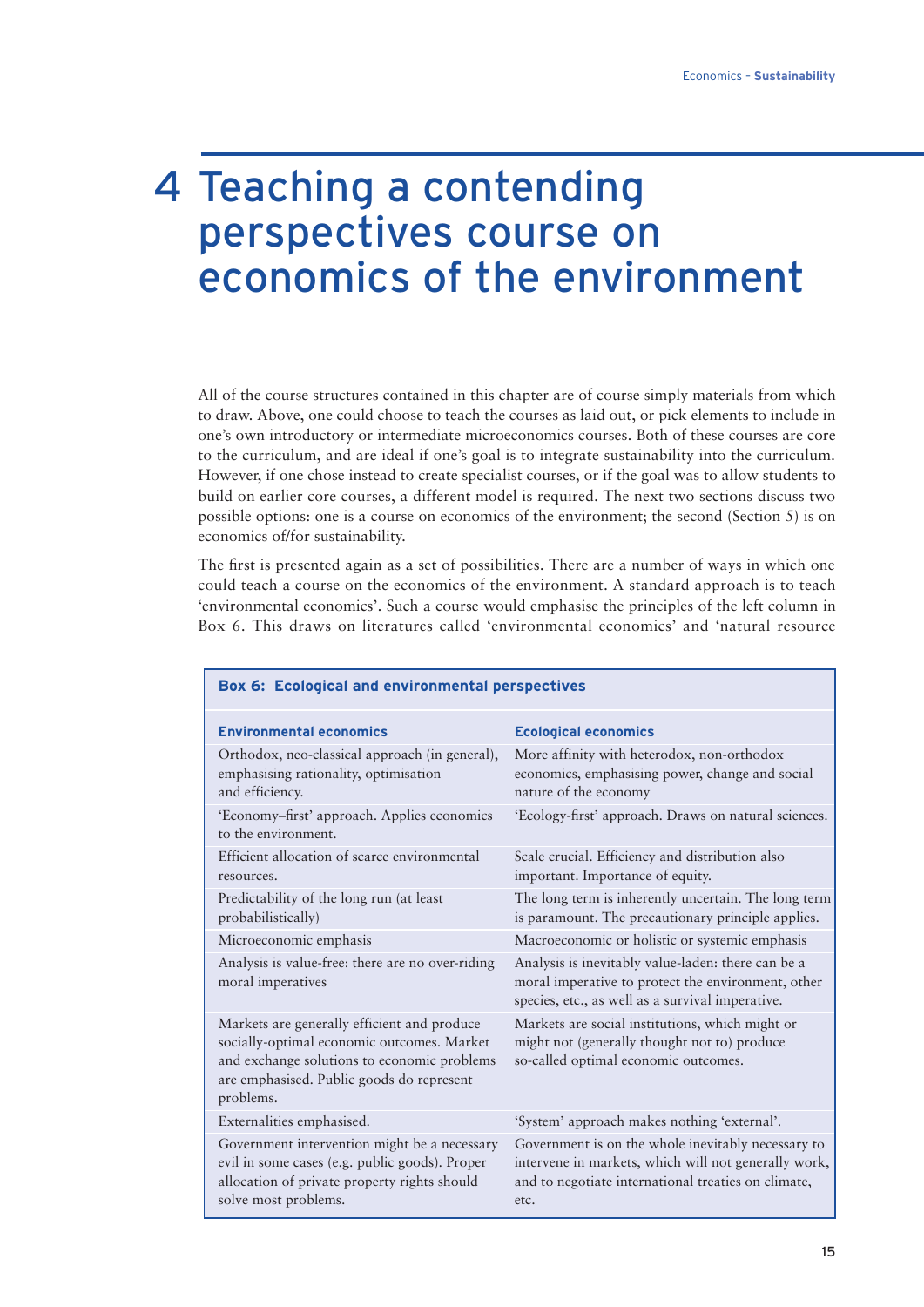economics', which tend to be constructed on conventional economic principles. As an alternative, or complement, one might teach 'ecological economics', a literature in which the items in the right column of Box 6 are emphasised. Again, there is a choice about to what extent one employed ecological economic principles and concepts. One could integrate them into an essentially conventional course on environmental economics, either extensively or piecemeal. Or, one might choose to teach from the ecological economics perspective. In terms of sustainability, this could be justified if one agreed that ecological economics is the 'science of sustainability' (Costanza *et al*., 1991).

Many of the concepts in the left-hand column of Box 6 are familiar to most economists, being derived from standard theory. A typical course on environmental economics might look something like the left-hand column. Another variant is to deliver 'natural resource economics' in which both renewable and non-renewable resources are considered. Ecological economics is a somewhat younger branch of the discipline. The focus is more on approaching ecological processes than from an economic perspective. Two names are particularly prominent in ecological economics: Herman Daly and Robert Costanza. They demonstrated the immense value of natural systems by attempting a monetary valuation of them, and the total value they derived dwarfed the value of other inputs into economic systems (Costanza *et al*., 1991). Daly also proposed a steady-state economy in the sense that it operates so as to avoid further ecosystem degradation but rather enables natural systems to recover (Daly, 1991). There is considerable overlap in the subject matter of ecological and environmental economics. The key difference is one of orientation: environmental economics tends to embrace the neo-classical paradigm as an analysis of the economic system and seeks to incorporate environmental assets and services into that behavioural model. The objective is to maximise economic welfare. Ecological economics gives priority to the health of complex interrelated ecological systems and considers how economic behaviour can be modified to that end.

A third alternative is to teach both 'environmental economics' and 'ecological economics' in debate or, in parallel, i.e. as complementary or contending perspectives. Again, the instructor faces a choice of how to do this. In the course shown below (see Table 2) the contrast between the two views of economics is presented almost immediately.

The course begins by outlining the current world situation. It is hoped that this would stimulate interest. It is important to stress at that point that there are a number of issues to consider. Whilst it is important to bear in mind that there are dissenters to the near-consensual view on anthropogenic climate change, it is unproductive to get stuck on that issue; it is better to move on to questions of biodiversity loss, resource depletion and the like.

After this opening follows the discussion of the two contending (or complementary) perspectives. Again, at this point, the instructor has to choose whether to see the perspectives as arguing over who is correct (contending) or as both providing insights that fit with those of the other (complementary). This choice affects the entire delivery of the course and is particularly

acute in its assessment. Students can be asked to consider a problem from both perspectives and consider which one is better, how to use both, or even be invited to supersede each in a novel combination. Whichever of these routes is taken, there is a danger of confusing students; however, these dangers can be reduced if the contrast is introduced early in the process, and if it is reinforced often, particularly in assessment. Thereafter, the course is a series of topics on which each perspective has a bearing to differing degrees.

It is true that much of the early material is from natural science and it would be unreasonable to expect economics instructors to be au fait with many of them. For example, most would not have a command of the laws of thermodynamics;

"Using multiple perspectives can be challenging to students. Guide them carefully, but do not push them through the contrasts."

**TOP TIPS**

however, some rudimentary knowledge of them would be required. The crucial point to get across is of entropy and of how it is necessary to have systems that are open. Similarly, it requires an ecologist to understand fully the nature of ecosystem services; however, the main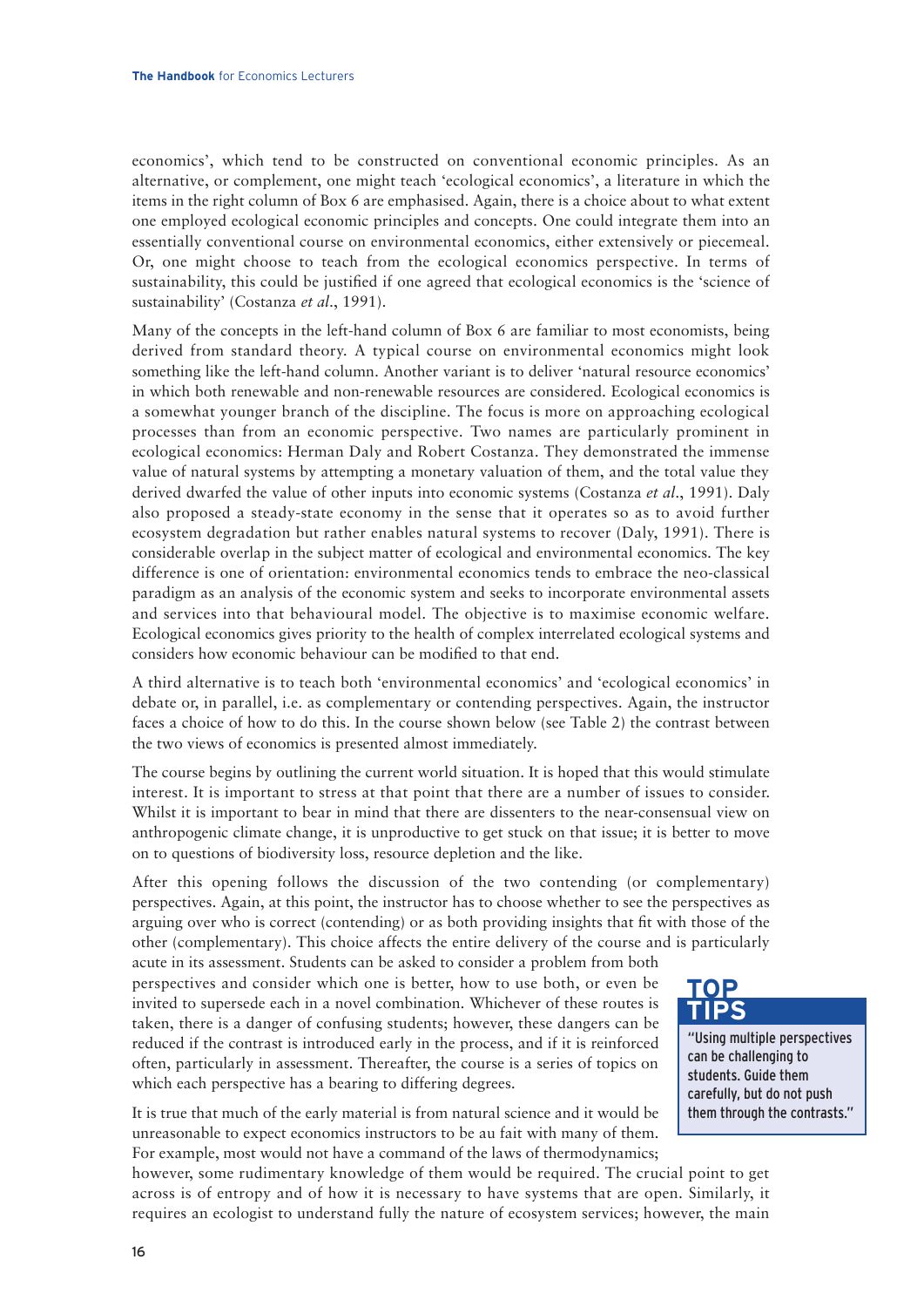| <b>Topic</b>                      | <b>Emphases</b>                                                                                                                            |
|-----------------------------------|--------------------------------------------------------------------------------------------------------------------------------------------|
| Current state of the world        | Major issues: resource depletion, global warming and climate<br>change; pollution; combined problem of population growth<br>and inequality |
| Two views on economics            | See Box 6 on ecological and environmental economics                                                                                        |
| Ecosystems                        | Notions of materials balance; keystone species (Paine, 1969 is<br>the seminal piece)                                                       |
| Thermodynamics                    | Laws of thermodynamics                                                                                                                     |
| Sustainability                    | See Box 1; damage functions, assimilative capacity                                                                                         |
| Growth and the environment        | Environmental Kuznets Curve (see Box 7)                                                                                                    |
| Externalities and property rights | Optimal level of output and pollution; policies to achieve them                                                                            |
| Cost benefit analysis             | See Box 5                                                                                                                                  |
| Ecosystem services - valuation    | See Box 4 on valuation                                                                                                                     |
| Sustainability and biodiversity   | Quasi-option value see Box 4                                                                                                               |
| Human populations and ecology     | Food; agricultural sector; diet                                                                                                            |
| Resource use and renewability     | Finite and renewable resource models - MSY (see Box 2);<br>Hotelling model (see Box 8)                                                     |
| Trade and pollution               | Off-sets; UK exporting ecological/carbon footprint via FDI                                                                                 |
| Climate change                    | Carbon footprint; the Stern review; impact of climate change                                                                               |
| Adaptation and resilience         | Carbon capture and storage (CCS) technology; localism; flood<br>defences; genetically-modified crops                                       |

#### **Table 2: Contending perspectives course – environmental versus ecological economics**

point of this discussion is to make clear the roles of carbon sinks, etc. and to encourage students to think more broadly about, say, a field than simply its marketable value. Fortunately, standard texts in ecological economics deal with this need by offering definitions of concepts such as damage functions, assimilative capacity and the like.

Many of the other points have already been discussed, and draw on the material elsewhere in the chapter. On many of these there is considerable debate between environmental and ecological economics. For instance on valuation (see Box 4) while ecological economics acknowledges that conventional valuation methods such as WTP and WTA, hedonic pricing, etc. are useful they are more sceptical about their value. Ecological economists are more likely to argue that vital ecosystem services are not amenable to valuation at all, or at least only with considerable scope for error.

The scope for debate continues throughout the course, finishing off with the highly contentious topic of climate change and the controversial Stern Review (2006). The Review is a very useful pedagogical device because it is possibly the most thorough application of techniques of economics of the environment to questions of sustainability (and certainly the most well-known) so provides an excellent vehicle via which to reflect on the rest of the material in the course. Also, the Review is useful because it has been vigorously opposed from both sides of the debate. For example, Nordhaus (2007) has argued that the discount rate assumed by Stern is too low. Dasgupta (2007) is concerned that Stern's discount rate does not take into account sufficiently intragenerational equity. Ackerman (2009) criticises the attempts at valuation within the *Review*. An obvious capstone to this course would be a debate between groups of students on the Stern Review, in which they are expected to draw on relevant concepts from the course.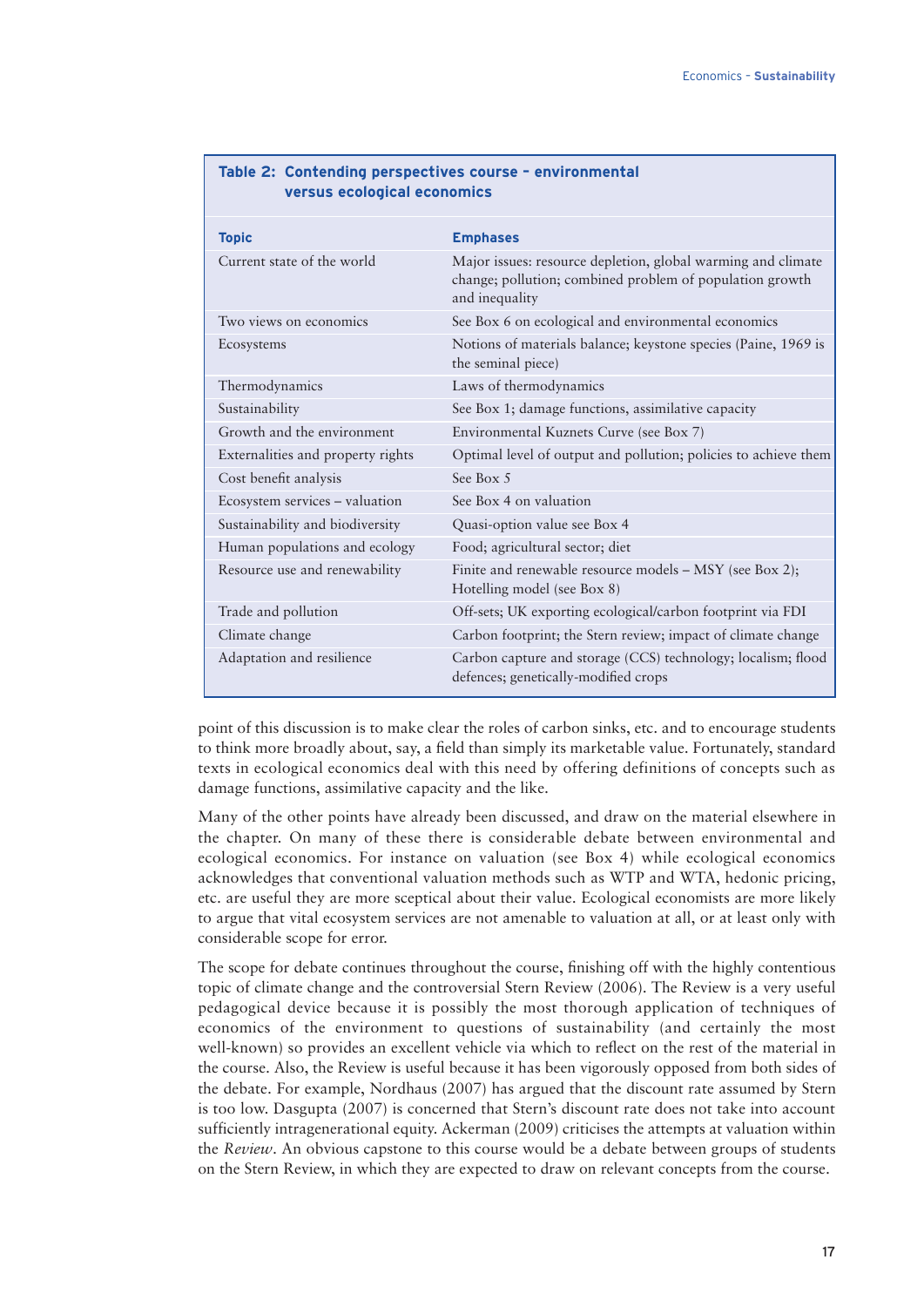#### **Box 7: The environmental Kuznets curve**

Growth is the most contentious macro-economic objective for sustainability. Ever since the limits to growth hypothesis was put forward in 1972 (Meadows *et al.*, 1972), economic growth has been seen as the enemy of sustainability by most in the green movement. The hypothesis is easier to support now than it was 35 years ago and makes an ideal platform for discussing sustainability at the national level. An opposing view is centred on the environmental Kuznets curve hypothesis, which suggests that as nations become wealthier a point is reached where environmental damage *decreases* with further economic growth and increases in wealth (Grossman and Krueger, 1991). There are many critiques of this hypothesis. One of the most telling is that the finite resources of the planet constrain the ability of all nations to reach the level of wealth that represents the point of transition from a direct relationship between income growth and environmental damage to an inverse one. The most damning critiques challenge the empirical evidence for the relationship and show that few damage indicators reveal a turning point across those nations for which data are available. Furthermore, the hypothesis does not appear to apply to carbon emissions (Bradford *et al.*, 2005).



The EKC provides a rich platform for debate. Initially it is appropriate for students to prepare for this by looking at the empirical evidence for the hypothesis. Students should be directed to the results of the original paper by Grossman and Krueger (1995). A recent appraisal of the various critiques that followed over the subsequent 15 years are referred to in Carson (2010). These critiques deal with methodological issues, in terms of data, functional form and analysis. Few of the original pollutants investigated by Grossman and Kruger and shown by them to comply with the hypothesis survive this scrutiny. Students should be able to glean this from the Carson paper and relay their understanding to the class as a whole. However, there are more fundamental issues that students can be guided to in discussion. Even if the EKC held for significant pollutants in one economy, the differing development trajectories of the major global economies are out of phase. Thus at the global level, the rapidly growing BRIC economies and emerging market economies, all at various points on the upward section of the EKC, would more than offset the mature economies which might be at various points on the downward section. Finally, the long lag between the generation of some pollutants and the subsequent ecosystem impact further confuses the picture.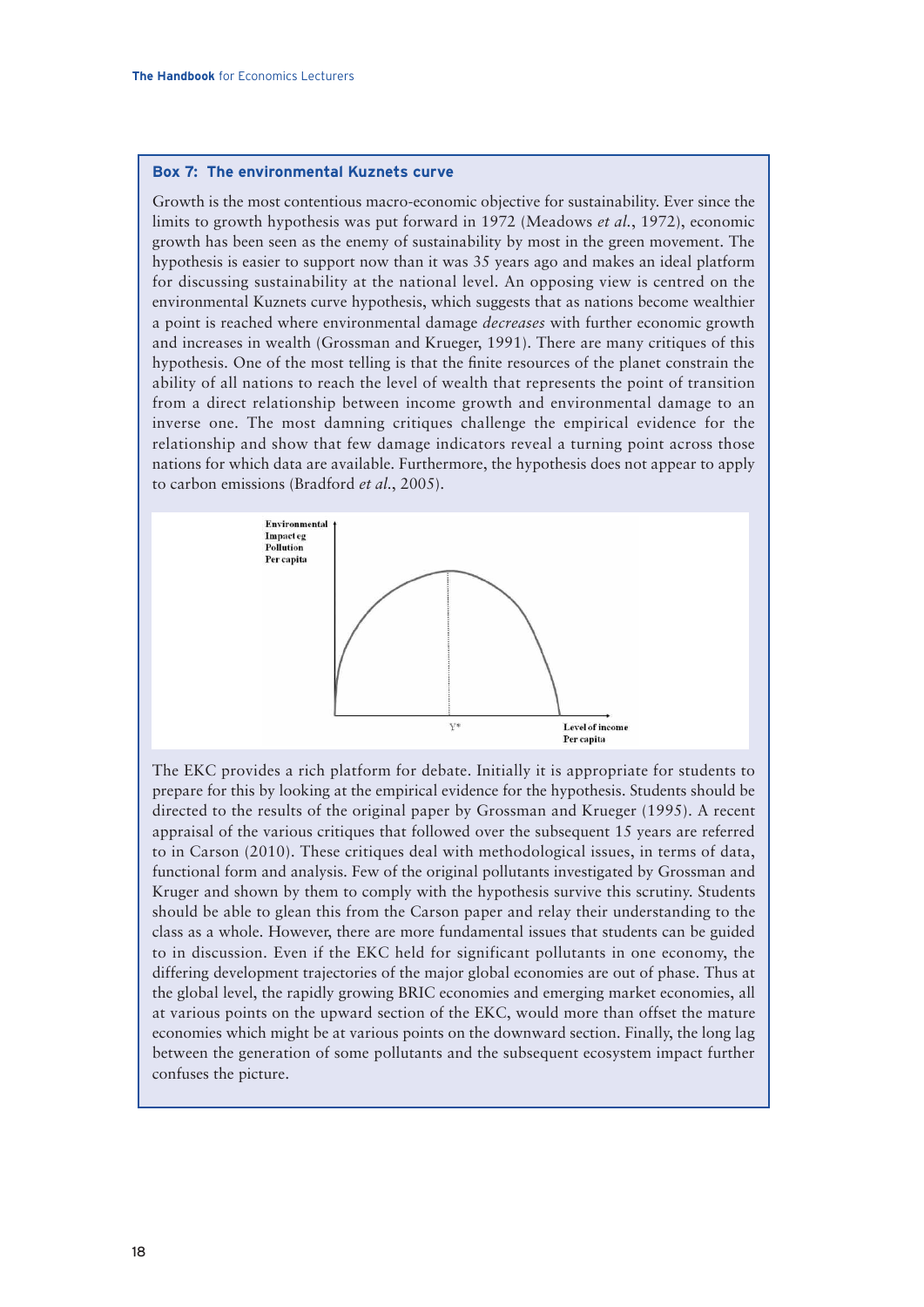### 5 Teaching an applied course on sustainability economics

The above course is one on economics of the environment, in which special attention could be put on sustainability. However, one could go a step further and construct a course specifically on sustainability economics. Courses on sustainability economics remain unusual. The course below (Table 3) is constructed based on one taught by the authors, combined with some other examples of good practice from around the world.

We feel that in a course on sustainability, starting with the problematic of a sustainable biosphere is unavoidable and desirable. It is essential that students understand the nature of the biosphere, and thence its sustainability, before moving on to consider what economic (and other) systems would be needed to achieve sustainability. One way to approach the question is to lecture about some basic concepts, but then take the main components of the biosphere: soil, marine, hydrosphere, natural forest, wetlands, etc., and divide the class into groups to report back on each part. This could be used as a model for the rest of the course.

One of the consequences of teaching a sustainability course in this way is that students are exposed to economics of complex systems. This exposure may be of benefit in itself. Complexity economics is a relatively young discipline and shares many of its roots and much of its history

| Table 3: A course on sustainability economics                   |                                                                                                                                                 |  |  |  |
|-----------------------------------------------------------------|-------------------------------------------------------------------------------------------------------------------------------------------------|--|--|--|
| <b>Topic</b>                                                    | <b>Tasks or exercises</b>                                                                                                                       |  |  |  |
| Sustainable biosphere                                           | Group reports                                                                                                                                   |  |  |  |
| Complexity and systems                                          | Complexity game (see below)                                                                                                                     |  |  |  |
| Entropy and thermodynamics                                      | Energy hierarchy and its appropriate use                                                                                                        |  |  |  |
| Circular economies and closed systems                           | Ellen Macarthur Foundation video; materials balance                                                                                             |  |  |  |
| Definitions of sustainability                                   | See Box 1                                                                                                                                       |  |  |  |
| Core concepts in ecol econ<br>- scale, distribution, efficiency | Ecological footprint (see REAP in Section 7)                                                                                                    |  |  |  |
| Economic growth and physical limits                             | Critique of Environmental Kuznets Curve (see Box 7);<br>notion of critical resources: peak oil (see Box 8); (see<br>LowGrow model in Section 7) |  |  |  |
| Measurement of economic activity                                | Happiness/HPI discussion                                                                                                                        |  |  |  |
| Triple bottom line                                              | Ethics; campus walk (see Box 9)                                                                                                                 |  |  |  |
| Valuing natural capital                                         | See Box 4                                                                                                                                       |  |  |  |
| Cost benefit analysis                                           | CBA builder (see Boxes 4 and 5; Section 7)                                                                                                      |  |  |  |
| Public goods                                                    | Classroom games (see Box 10)                                                                                                                    |  |  |  |
| Property rights                                                 | Notions of commons; anthropo-ecological systems                                                                                                 |  |  |  |
| Eco-product design and<br>lifecycle analysis                    | Biomimicry; show and tell: students bring products to<br>discuss their design and production in terms of<br>sustainability                      |  |  |  |
| Population                                                      | Food; agricultural sector; diet                                                                                                                 |  |  |  |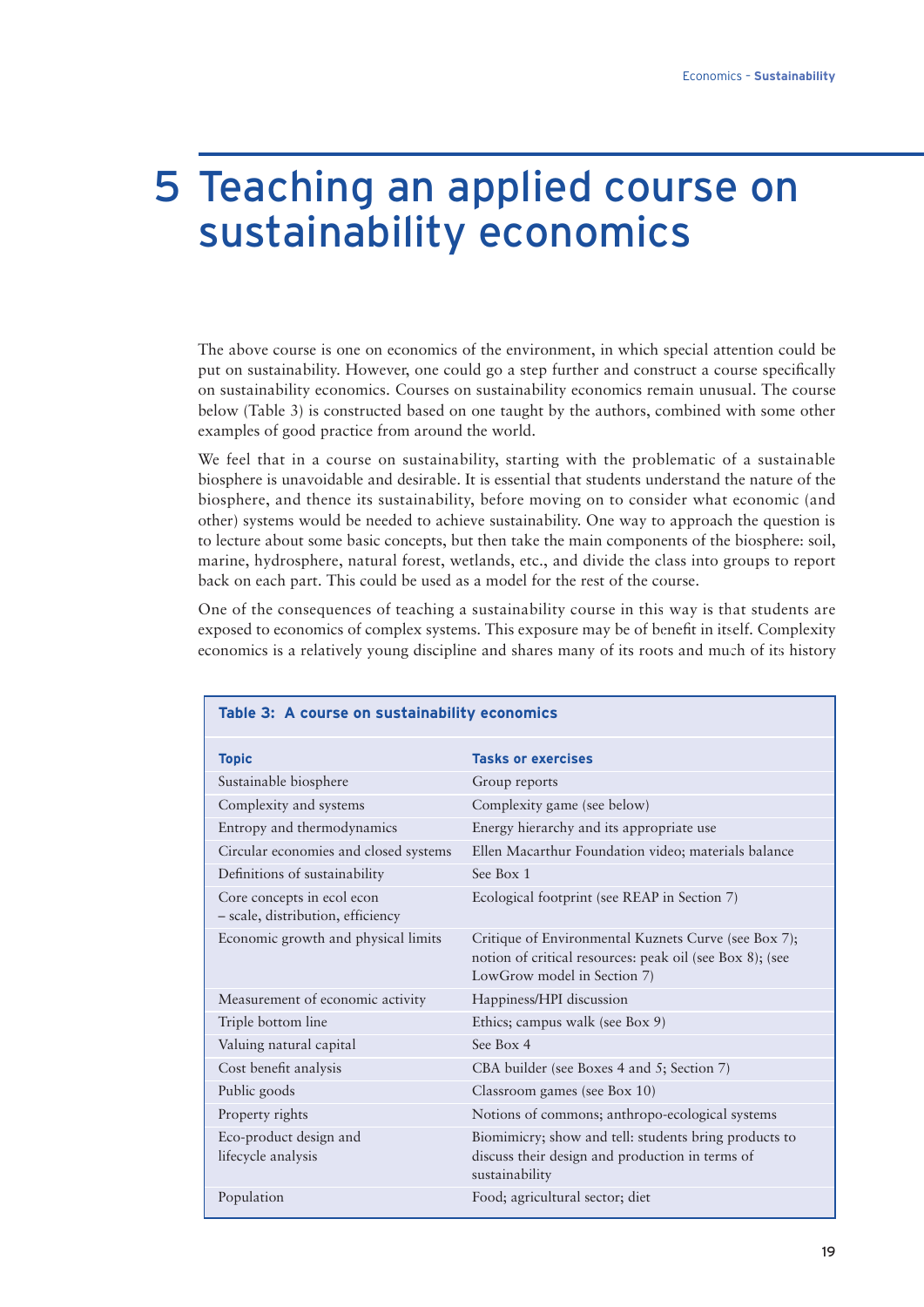with ecological economics; yet it has a broader application, and has been expounded by significant figures in economics such as Kenneth Arrow and Thomas Sargent. Complexity economics has many implications for both theory and practice. It suggests that even with simple

behavioural rules (and hence it has connections with behavioural economics) purposive agents in complex systems can generate unpredictable and potentially explosive outcomes. This has implications for theory: simple rational maximisation becomes less plausible; for methods – agent-based modelling is preferred and the typical mathematics of economics is regarded as inadequate; and for policy – small policy changes can have large and unpredictable outcomes. One way to explore this is via a simple complexity game in which students are divided into small groups; each student receives a card with four rules of behaviour on them (at least one of these might be their objective) to which they must adhere. The object of the game is to show the multiplicity of possible outcomes when faced with simple rules.

By exposing students to these concepts, complexity economics can benefit them but also alarm them. However, arguably in studying sustainability, complexity is essential because it attempts to capture interconnections and systemic effects in ways that even DSGE models do not (see, for example, Colander *et al.*, 2008). Further, by tapping into modes of thought currently used by governments and other researchers, students are increasing their employability.

**TOP TIPS**

"Introduce students to a delicately balanced ecosystem, so as to understand the complexity of sustainability. Example: a delicately balanced ocean floor ecosystem, whereby bacteria process organic detritus in various ways, some of which lock up carbon and some of which do not, dependent, crucially on the presence of a virus (see The Economist, 2010)."

#### **Box 8 : Non-renewable resources**

#### **Resource depletion models**

The efficient allocation of resources assumes perfect information is available to

assist both producers and consumers in their decision-making. One of the key problems in achieving sustainability is that finite resource costs do not necessarily reflect scarcity. This has been most evident in the case of oil and metals – it is arguable that this failure of the price of these resources to reflect scarcity is due to a combination of a lack of information about remaining reserves and a degree of monopoly power combined with short-termism on the part of certain producers and speculation (Krugman, 2009).

In the case of oil, this has resulted in long periods of relative stability at historically low prices (1985-2006) with shorter periods of extreme volatility (1972-1985 and 2007 to the present). The predictions of economic models of finite resource depletion are at odds with this reality. They assume perfect information and suggest a steadily increasing price path up to the point at which the resource is depleted and an alternative technology takes over

(see, for example, Hotelling, 1931, shown graphically below).

The model assumes that exploiters of the resource act to maximise the present value of the future stream of royalties (revenue less extraction costs). This requires that the price path in the top right-hand quadrant reaches the backstop technology price Pb at the point that the resource is fully depleted. This is shown by going down through the bottom right-hand quadrant to the

*…continued opposite*

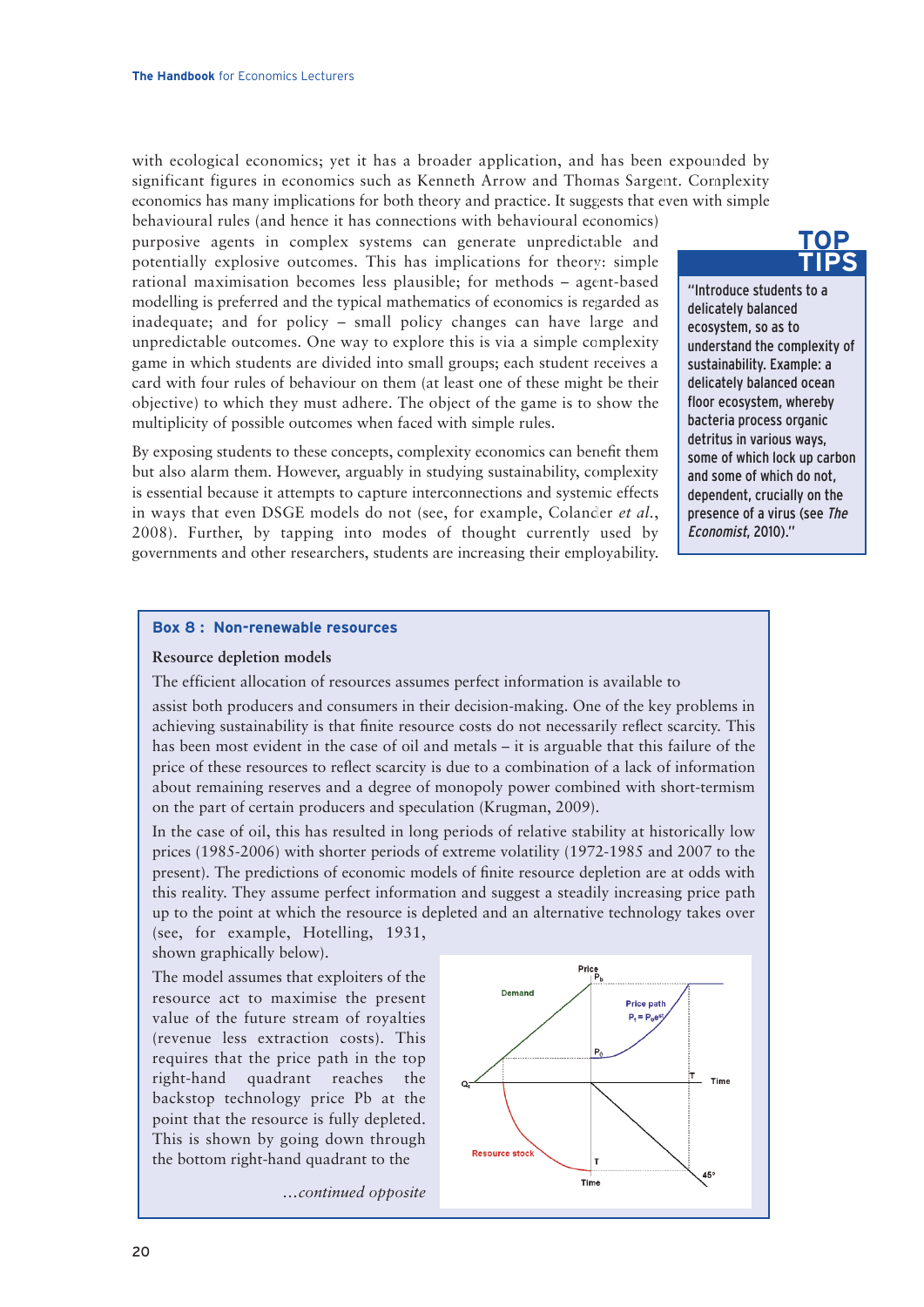resource stock quadrant, bottom left. The starting price P0 relates through the demand curve to the starting stock position.

It is useful to start a discussion of the actual price path of oil in relation to the model above. Students could be asked to research the historical path of oil prices from, say, 1945,

to the present and show this graphically. At first sight this empirical evidence seems at odds with the price path and the class can be asked to try and reconcile the model to reality. After discussion of the actions of OPEC in restricting supply and speculators in increasing demand, the impact of new discoveries of reserves can be introduced as shown below. This illustrates the impact of information.



Information also has an important role in the sustainable harvesting of renewable resources (see Box 2).

There is increasing evidence that government economists use complexity in their own work, even if they are perhaps unsure how to do so.

The course contains several elements which could be applied to any of the other models above. For instance, the concept of ecological footprint captures the notion of sustainability quite well; and it is empirical and can be evaluated using the REAP software (see Section 7). Under the heading of growth, the macroeconomic consequences of low growth (or even de-growth) could be explored via the LowGrow computer simulation model (Victor, 2008) (see Section 7). A discussion of growth as an objective creates the potential for a discussion of happiness literature, which has much contemporary currency. The literature is varied but includes large econometric analyses so can be a valuable way to explore empirical issues as well as those associated with utility maximising consumers. The issues of valuation and CBA were discussed above, but clearly are important here. A show and tell session, in which students bring in examples of products into class for critical analysis, using life cycle analysis, might be an effective way to discuss that analysis but also asks the students to explore everyday objects from a new perspective.

In a discussion of ethics, following on from definitions of sustainability, is the notion of clashing ethical bases and contesting needs. This clash is captured well by the concept of the Triple Bottom Line (see Section 2.1). One way to explore this concept is via a campus walk, to demonstrate that each part of the university campus has on it competing demands which must be resolved. Obviously each one would be different and would need to be investigated beforehand.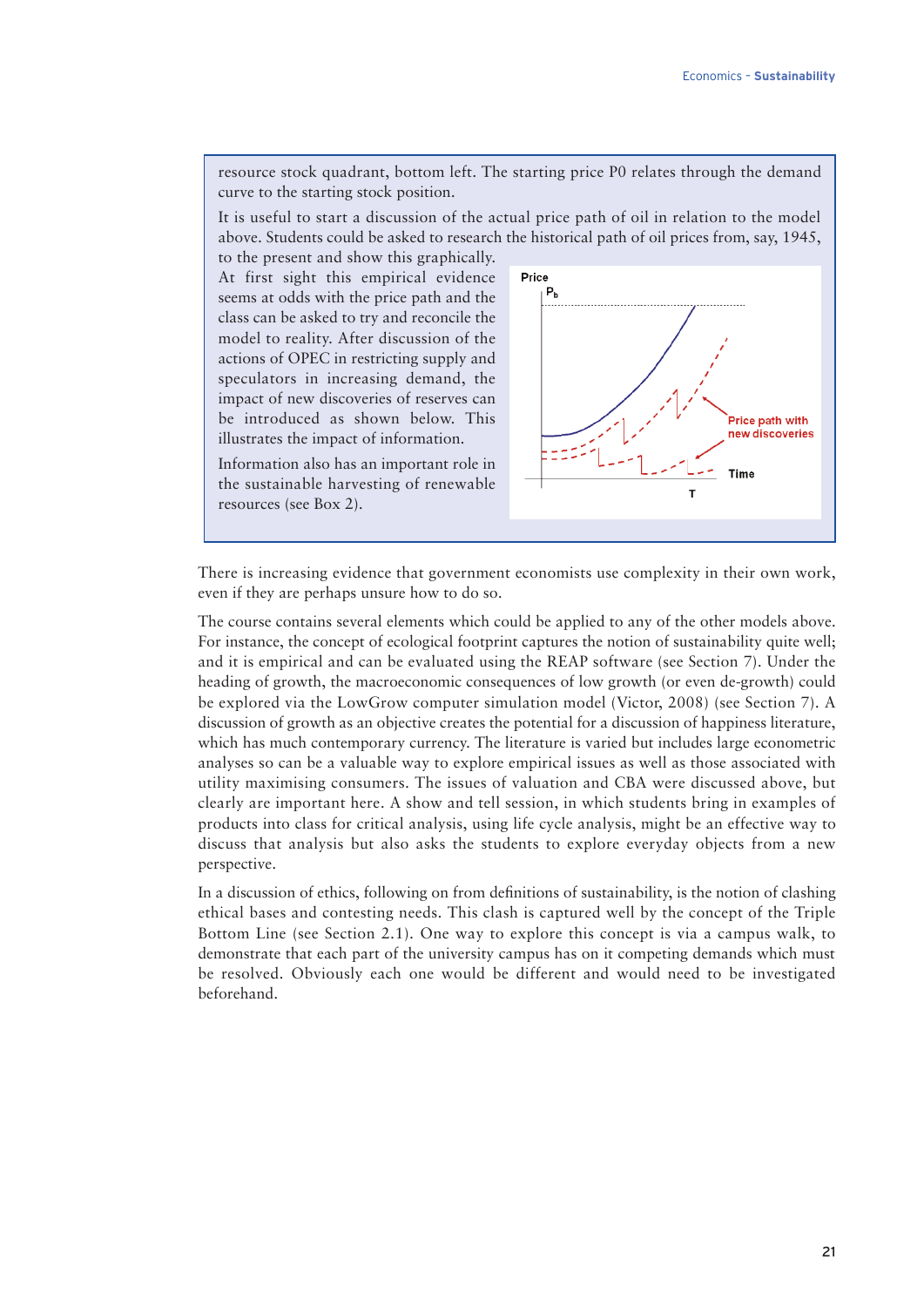#### **Box 9: Campus walk**

It is essential that students see concrete examples of sustainable and non-sustainable design and practice. Case studies can be useful in this regard, as can an assessment that requires the students to go out to evaluate actual organisations. A useful place to start is on one's doorstep: the campus. Many educational institutions have made recent efforts to be more sustainable, often through energy efficiency measures which can generate financial savings. So one would expect to be able to find many examples of sustainable buildings and processes on university campuses. Start in the classroom. Ask students to look around and identify sustainable and non-sustainable objects or design features. Students will note double-glazed windows, motion sensors, thermostats and even carbon dioxide sensors, the amount of natural light entering the room, and the number of electrical appliances, for example. Leaving the classroom, students can observe how corridors are lit and heated, whether doors and windows are closed, and how frequently they spot a recycling centre, for example. A campus with some design innovations assists in this task, as students may see – or be invited to see – smart heating and lighting systems, electricity generation or water heating from solar panels, integrated drainage systems, improvised wildflower and wildlife areas, and innovative spaces that are naturally lit and also facilitate social activities that enhance social sustainability. All of these are potential cases for cost benefit analysis.

Pedagogically these campus walks are also valuable. There is a significant element of active learning present. Clearly the tutor must act as a guide, and plan a route that is likely to have items of interest on it. The instructor must also be open to surprise finds and consequently odd questions. The students must be sufficiently knowledgeable to be able to spot relevant features; so it may not be advisable to schedule the campus walk early in the year. However, as part of a PBL approach, students may be directed to a feature of the campus with particular sustainability issues. Instead, or as well, the university or campus itself could be the problem object to be studied. Such an approach allows students to be more engaged with the topic, and with their campus. It may be that an unforeseen consequence of this activity is that students do things on campus that they otherwise would not. If there is flexibility in assessment, these new student activities could themselves become objects for analysis. For example, students could film their own campus walks, perhaps as group activities, and then show them to their peers.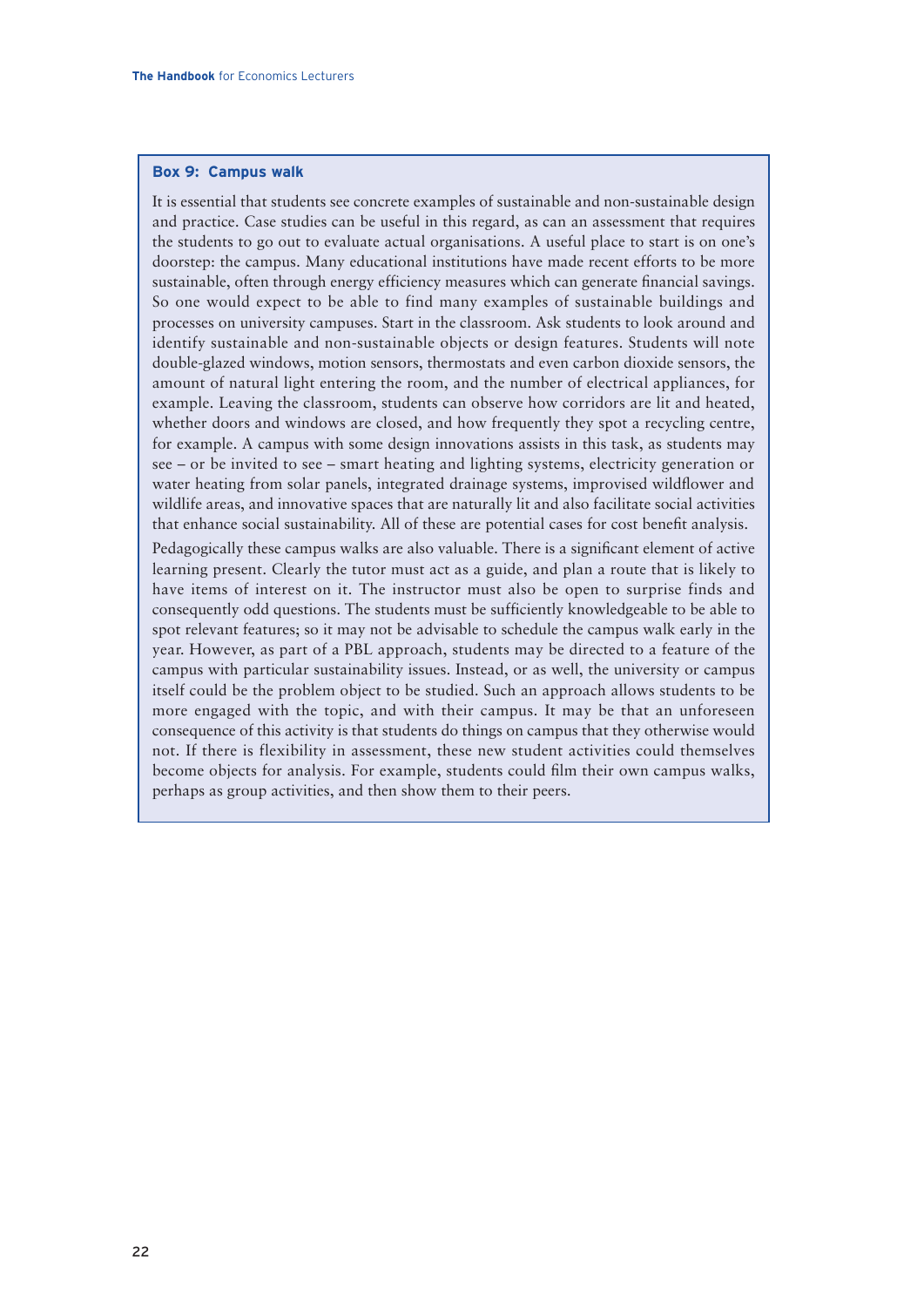#### **Box 10: Classroom games**

Classroom games have been identified as a way of engaging students with economic concepts. Some existing Economics Network resources explicitly address sustainability issues. Others can be adapted.

Copestake (2010) discusses a *climate change game* that can be played in different formats to allow for different levels of economic knowledge and different levels of complexity in the game. The game explores concepts such as public goods and the iterated Prisoner's Dilemma to explore some of the economic issues connected to climate change negotiations and compliance. The game can also enhance students' transferable skills by employing Excel spreadsheets. As always, such games can be adapted to take into account different theoretical frameworks. In this case, the game rests on theoretical presuppositions, such as the simple self-interest of nations. Tutors might wish to explore that presupposition and the consequences of abandoning it. On the same topic, the BBC has designed a climate change game, which could be used to explore the issues around climate change negotiations and compliance.

Sloman (2002) discusses an international trade game in which some countries are natural resource rich and others may have more manufactured capital. That allows for the immediate discussion of types of capital and their substitutability. The purpose of the game is then for each country to engage in trade to its national advantage. The game is designed to allow 'shocks' to occur, so it is an easy adaptation to introduce into the game ecological shocks, perhaps through the forms of resource price spikes, and to investigate their consequences. Guest (2007) discusses a set of games with implications for sustainability, including on public goods, auctions and trading. These latter two are important in a sustainability context because of the growing importance of emissions trading, carbon permits and other market-based carbon reduction schemes.

The Economics Network resources also contain several games that are more general but again have uses in courses on sustainability. Sloman (2009) discusses an expected value game based on the television programme *Deal or No Deal*. Clearly this game has applications for sustainability, for example in the notion of risk. This can be extended to discuss non-probabilistic risk and the concept important in sustainability of the *precautionary principle*. Sutcliffe's (2002) press briefing game and Pigott's (2002) journalistic writing assignment are useful in the context of sustainability given its inevitable political dimension and the importance of communicating findings on sustainability effectively to the public.

The paper aeroplane game, discussed by Mearman (2007), has some similarities to the tennis ball game discussed by Guest (2007) and by Hedges (2004). This is a game originally designed to illustrate diminishing marginal returns in production, but is easily adapted to explore aspects of sustainability. The game asks students to make paper aeroplanes in groups in which increasing numbers of students are involved in production. In the basic form of the game, it is expected that marginal productivity would eventually stop increasing. Students can explore how design of the product and of the production process can affect productivity. There are several sustainability angles on this. Students may consider how efficient the process may appear if energy use is taken into account. Students may also debate the extent to which waste is produced in the process. Students could discuss the likely sources of raw materials and the associated sustainability issues. They might also consider product design and the potential for remanufacture and maintenance of the product. One of the principles of cradle-to-cradle production (McDonough and Braungart, 2002) is that the product should be produced where possible from recycled materials, and that there should be no waste from the production process.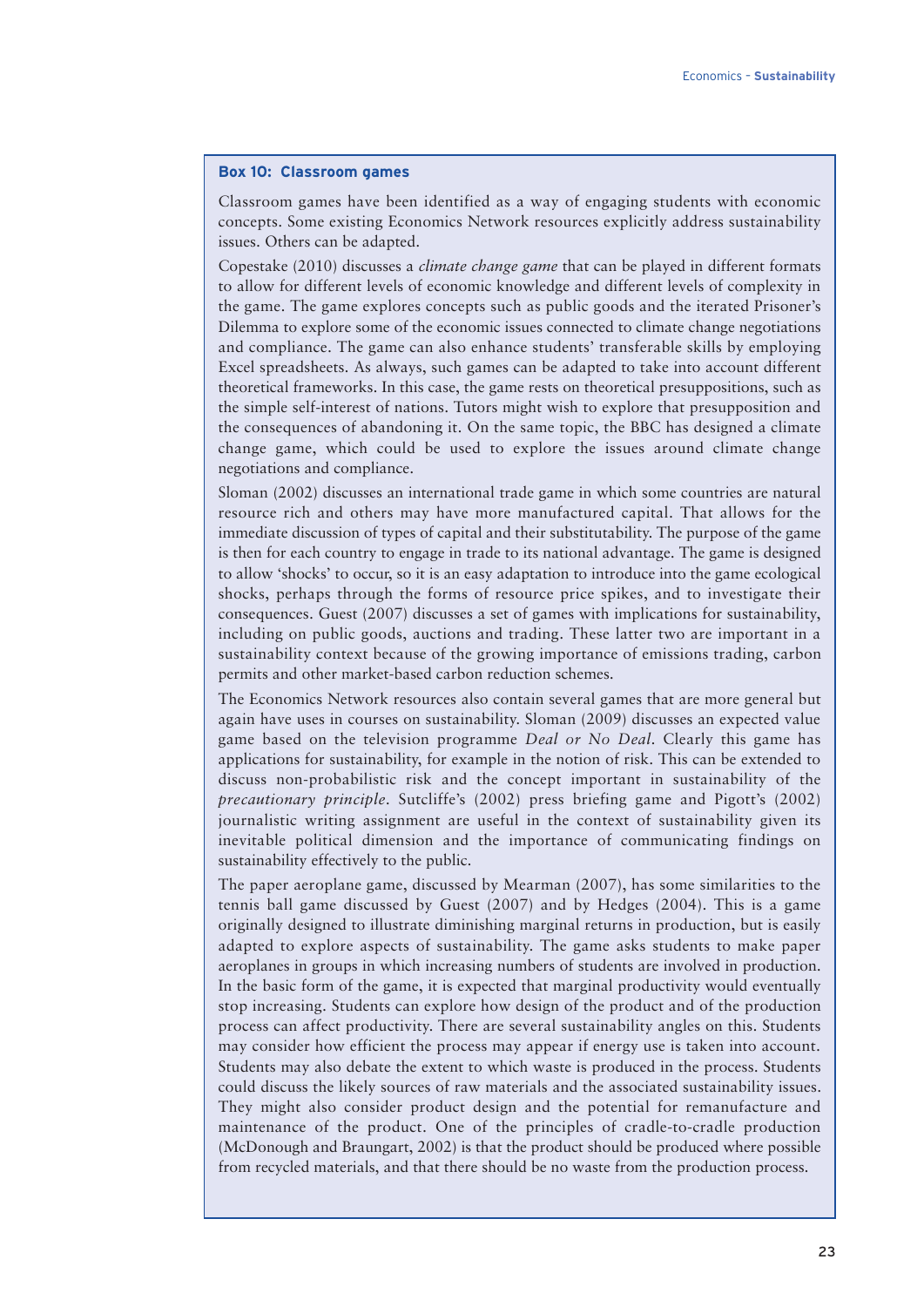# 6 Assessment

As has been suggested many times already, assessment is crucial in delivering and generating learning of sustainability. A key principle is to use assessment to encourage engagement. This can be achieved by basing it around practical problems and objects around the students. As always, where possible, a variety of assessment methods is desirable, reflecting the multi-faceted nature of sustainability.

Given the interdisciplinary content of the sustainability curriculum, students may be exposed to very unfamiliar concepts. Pop quizzes and short tests (including multiple choice) can provide easy ways to test understanding of these new concepts, and to provide instant feedback to the students on their own learning. The classroom exercises can also provide opportunities for formative assessment. For example, students can be asked to present their ideas on how to achieve economies of scale in the most sustainable ways. They might be asked to write a reflective piece on their walk around their campus. Indeed, the university can be a valuable source of material which to study. As an example, in a module called *Sustainable Business* we have asked students to engage in coursework that allows them to study anything relevant to sustainability. In this case, almost two thirds of students choose to evaluate a real company or event. Many of those have been studies of what is going on at our university. The university has the advantage of being personally relevant to the students and therefore engaging; and of course it is also convenient, and with some minimal co-operation from university facilities and administrative staff, students can gain access to a wide data set on which to base their analyses.

Other classroom exercises could be part of the strategy for formative assessment. One is that of a guided role-play. Students could be asked to consider a scenario and then take roles of various stakeholders in it. For instance, a planning application may have been made for an incinerator. Students could adopt the perspective of a local resident, a planning officer, a local councillor, an environmental assessment expert, and a representative of a group offering the alternative technology of pyrolisis. This exercise helps develop skills of argumentation and presentation, challenges students to think flexibly, and helps them develop an holistic approach to real-world

problems. This exercise could be drawn on subsequently, say in the exam: students would be presented with text of a variety of perspectives and then asked to make an assessment. In the latter case, the exercise clearly forms part of formal assessment, but the former could be formative, and could easily be adapted to employ peer assessment and feedback.

Evaluations of real cases tend to be either on current practices of the company or on the environmental impact (via CBA) of a major event, such as mining, or rock festivals. The key determinant of success on this project is whether the student embraces and applies an analytical framework. Where students go

### "Use assessment as a tool for engagement: some assessment early on ensures **TIPS**

**TOP**

that students master crucial core concepts."

wrong is when their projects are too descriptive or lack criticality. The same principles apply when using real-world case studies. In-class cases allow students to explore changes in practice, such as new product lines or production techniques. Again, there are formative assessment opportunities in asking students to present their reflections on these developments. Additionally, in exams students can be presented with such examples and asked to reflect on them. It would also be possible to make some element of the exam open-book assessment, in which students draw on work they have done in class to address either cases they have been working on, or cases new to them. Another option might be to provide a case study to be studied in advance of the examination, with the questions unseen until the exam. In this way, depth of understanding, knowledge and analysis is encouraged.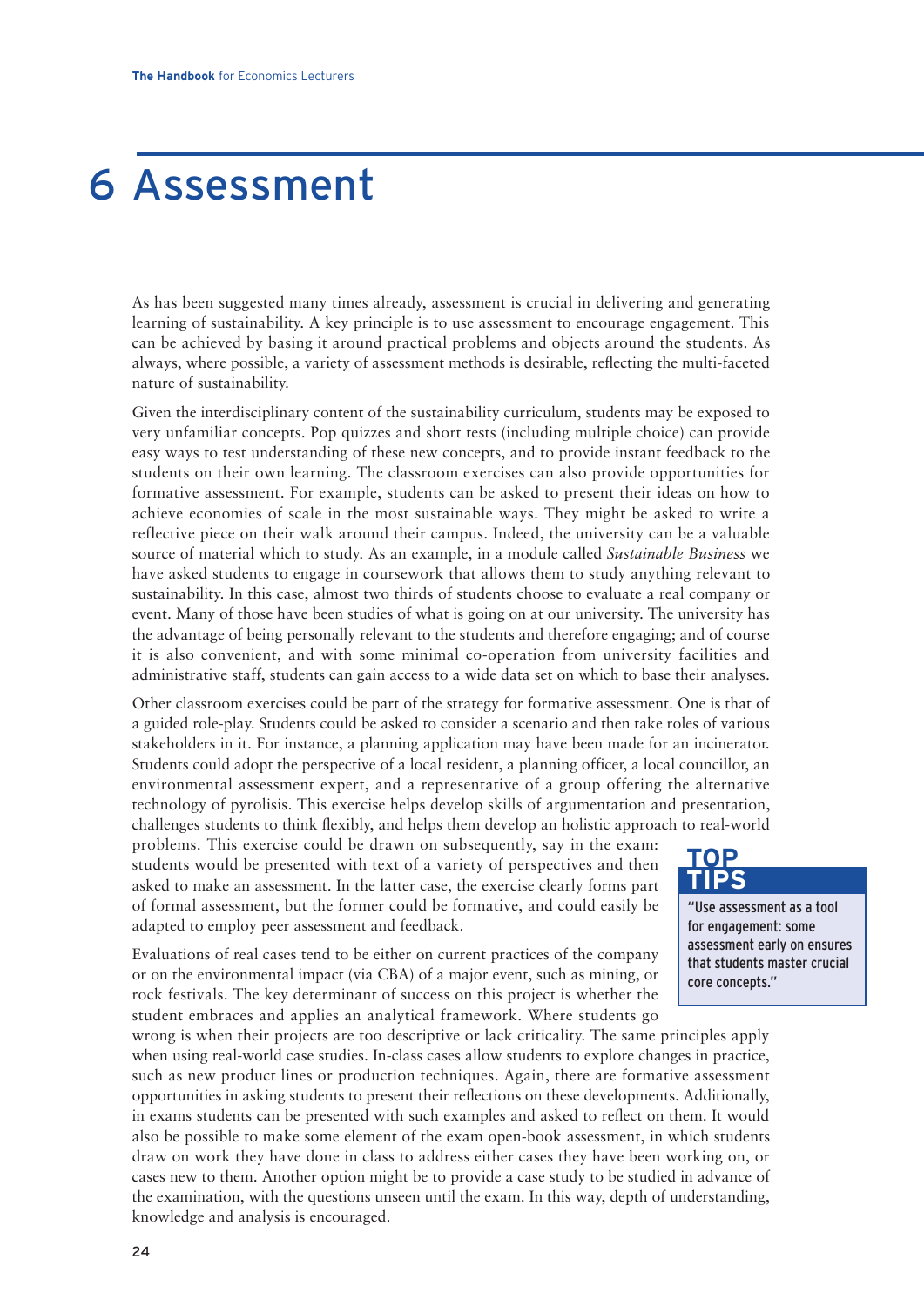### 7 Software resources – used as a teaching and assessment tool

*LowGrow* is a computer simulation of a macroeconomic model for Canada developed by Victor (2008). The model is an aggregate demand-aggregate supply framework – marrying a typical Keynesian expenditure function with a conventional production function. However, the model has several novel features that make it useful for teaching sustainability. The model has outcomes for conventional macroeconomic variables such as unemployment and growth but in addition tracks greenhouse gas emissions, forestry and poverty. This last element addresses the aspect of sustainability concerned with equity. A further central feature is that, as the name LowGrow suggests, the model examines low growth scenarios.

Students can interact with the computer model by changing key policy variables and witnessing the outcomes. Furthermore the model has several pedagogically advantageous features. The majority of its variables and policy tools are pretty conventional, so students familiar with typical macroeconomics syllabuses can easily adapt to the model. Further, Victor (2008: ch. 10), in conjunction with Victor and Rosenbuth (2007), explains the model in detail. He shows how the model can be represented graphically and in equation form. Victor also discusses the econometric work underlying the calibration of the simulation model. LowGrow therefore has a number of aspects that make it excellent for teaching, at a number of levels.

CBA Builder (Wheatley, 2010) is an Excel-based program designed to allow the user to conduct a cost benefit analysis, together with a sensitivity analysis. The software has several features that make it a useful resource for teaching. It is quite user-friendly and has an accompanying manual containing information on the calculations it performs. Hence it can be used as a tool for reinforcing concepts such as discount rate, net present value and more general concepts such as short and long-run costs. It can therefore be used as an investment appraisal tool. However, by adding in data on externalities CBA Builder can be used for environmental analysis. The sensitivity analysis allows students to understand contingency, which in turn fosters their ability to use judgement and caution in policy decisions. The other benefit for students is in terms of employability: Excel is regarded as a highly useful tool and CBA Builder allows them to develop further their competence in it. CBA Builder has received positive feedback from users.

The Resources and Energy Analysis Programme (REAP) software, developed by the Stockholm Environmental Institute at the University of York, enables students to engage with a number of sustainability issues relating to lifestyle. The current consumption patterns across the UK based on MOSAIC data are used to derive area sustainability profiles in terms of ecological footprint in global hectares, carbon footprint in tonnes and footprints of a range of other pollutants. Geographical areas down to district level can be accessed or new study areas created by aggregating districts. REAP is conceived as a policy instrument whereby local authorities can try out different policy scenarios covering areas such as transport, housing and population growth, and gauge the footprint impact.

A workshop that engages students can be based on their own home district. Overseas students can choose an area they have visited. Initially, students can be asked to find a series of footprints relating to their areas. These can be compared in group discussion and some reasons for differentials suggested. As a second stage, students can enter the scenario mode of the software and try policies which might reduce footprints in their areas. It is a sobering exercise for students to try and evolve policies that bring the ecological footprint down to the sustainable level of 1.8gha.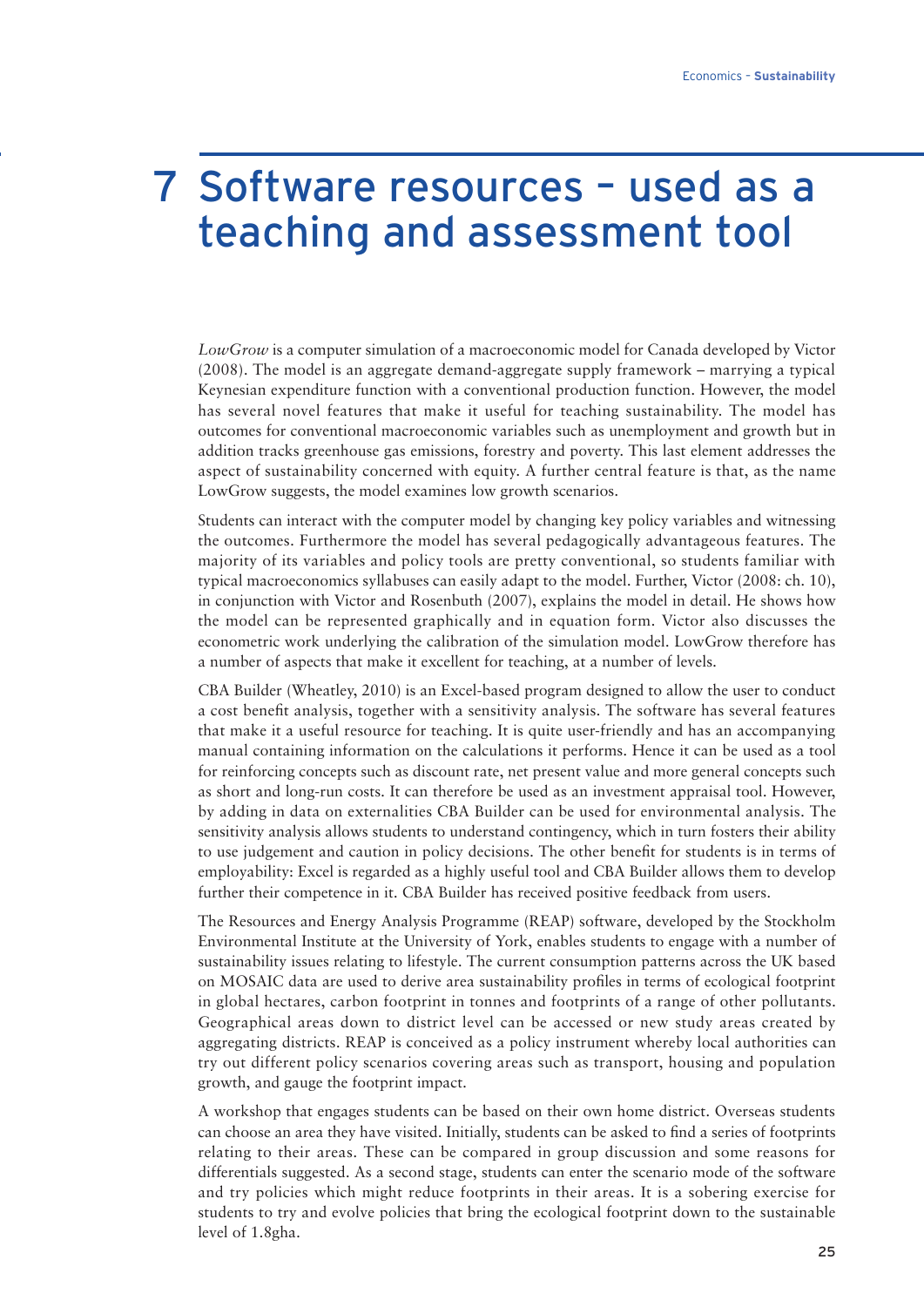Experience with using the software suggests that it is best to start with an introductory group session in a PC lab, defining the metrics and investigating home area profiles. The scenario capability of REAP should be introduced and then students set the footprint reduction exercise to be completed in their own time.

REAP licences for teaching are free and can be obtained through contacts on the website.

The online scenario tool DECC Energy calculator tool is useful to investigate the implications of energy policies. Experience shows that it works best as a seminar exercise where the class as a whole can vote on the various policy decisions. The various implications of strategies can be discussed and the wide range of questions that arise answered. The calculator can be accessed online.

### **8 Research**

The University of York reports REAP is used to great effect at undergraduate and postgraduate levels (based on an interview with Anne Owen, Research Associate specialising in Sustainable Consumption and Production, Stockholm Environment Institute, University of York). REAP is a highly sophisticated model that helps policy makers to understand and measure the environmental pressures associated with human consumption. It is aimed at policy makers and can be used at the local, regional and national levels. It generates indicators on:

- Carbon dioxide and greenhouse gas emissions measured in tonnes per capita.
- The ecological footprint required to sustain an area in global hectares per capita.
- The material flows of products and services through an area measured in thousands of tonnes.

REAP has applications in a wide range of policy areas including transport, housing and planning. The program's powerful scenario tool models the impacts of policy changes and facilitates working with alternative futures based on different trends or assumptions.

At York, REAP has been used in teaching on both the BSc and MSc/Diploma Environmental Economics and Environmental Management. At the undergraduate level, it is used to support multi-criteria analysis of sustainable lifestyles while at Masters level, it facilitates the analysis of the impact of lifestyle changes such as reducing food waste and healthy eating. It is important to use a problem-based approach to introducing REAP. Just taking the students through a 'what REAP can do' demonstration does not engage them to the same extent.

There are other versions of REAP available: REAP Petite, which is designed for simulations at the community level; and at the opposite extreme, EUREAPA allows comparative analysis of sustainability indicators at the EU national and regional levels.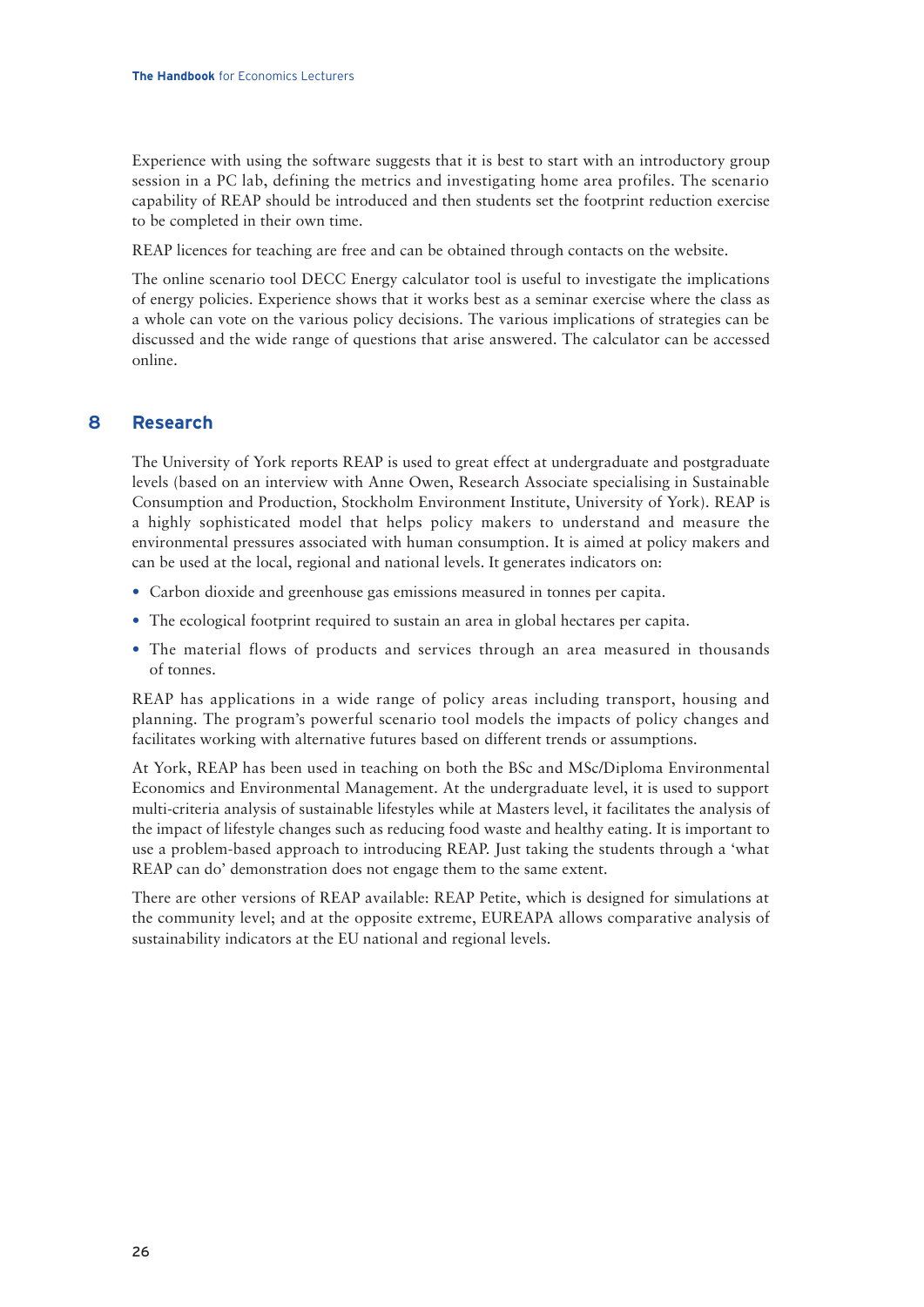### 8 Case studies (in practice)

This is an unusual area and therefore there are few examples of practice. Plumridge (2010) surveys contemporary provision of areas of the economics curriculum relevant to sustainability. Below we draw extensively from that work to describe relevant case studies.

At the University of Bath, a concern with sustainability is prominent in research and some staff have international reputations in environmental and natural resource economics. There is an interdisciplinary research centre concerned with sustainability, namely the Institute for Sustainable Energy and the Environment. There are two optional modules concerned with sustainability offered at level 3: Environmental Economics, and Natural Energy and Resource Economics. The latter is actively underpinned by research by teaching staff. In the case of these specialist modules, tutorial discussions revealed that, initially, students did not have much familiarity with the concept of sustainability or with areas of economic analysis that were relevant to the concept.

At UWE, Bristol, some economics module leaders are responding to institutional incentives by introducing sustainability issues. A level 2 module, the Business and Economics of Fun and Games, includes applications of economic analysis to the sports and tourism sectors. In the latter, there is consideration of sustainable tourism. At level 3, there has been a long history of teaching environmental economics as an optional module. The recent move of economics into the Bristol Business School resulted in this module being repositioned as Sustainable Business. Some 60 per cent of the content is common to the previous environmental economics module. There is some pressure from students to introduce a module in sustainable business at level 2. As a response, Good Business, Bad Business and Sustainability (GBBBS) has been designed. Recognising the importance of values in the study of sustainability, GBBBS has a strong emphasis on ethics and corporate social responsibility, as well as introducing foundations of sustainability and frameworks for the economic analysis of it.

The University of Sydney offers a course in the political economy of the environment, which stresses the role of political economic processes in shaping the relation between the economy and the environment. It is an example of a contending perspectives course on the economics of the environment (see Table 3 above). The course uses a mixed assessment strategy. It also deploys a reading kit rather than assigning a textbook, which allows students to read widely and for them to be exposed to canonical readings. Students provide very positive feedback on the course, citing it as engaging, relevant and challenging; and they report that it develops their ability to think about problems from multiple perspectives. Some of the feedback received suggests that there is an important affective dimension to taking such a course.

We can also report that colleagues at Keele University, the University of Missouri at Kansas City, and Flinders University have run successfully modules that stress sustainability. They report positive student feedback, engagement and successful achievement of learning outcomes.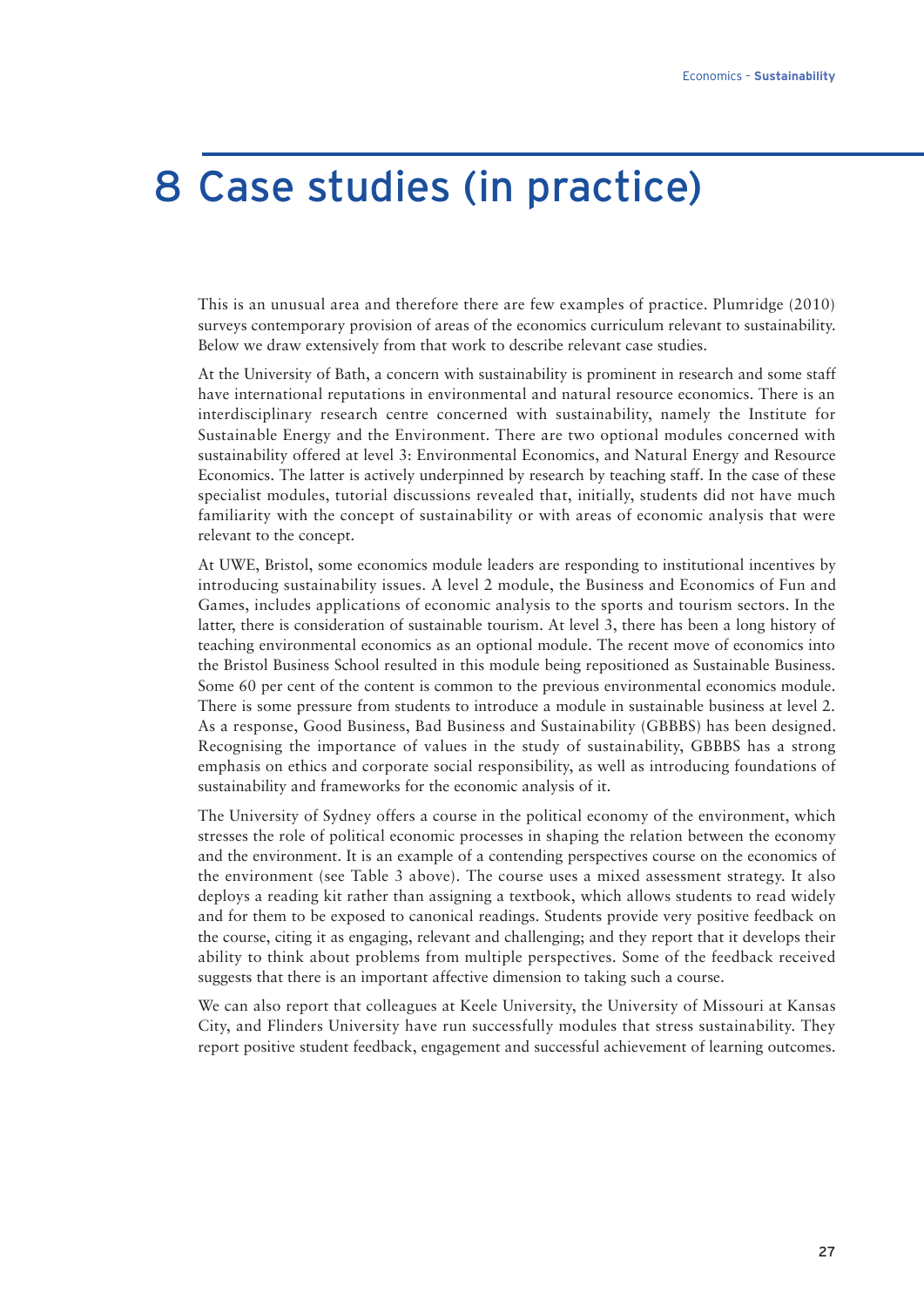# References/resources

### **Resources**

#### **Books**

These books are economics textbooks. They would be suitable at levels 2 and upwards, although for each book, clearly students at level 2 would need more help in understanding the material presented.

Common, M. and Stagl, S. (2005). *Ecological Economics: An Introduction*, Cambridge: Cambridge University Press.

Costanza, R. (1992). *Ecological Economics: the Science and Management of Sustainability*, New York: Columbia University Press.

Daly, H. and Farley, J. (2004). *Ecological Economics: Principles and Applications*, Washington, DC: Island Press (and workbook).

Harris, J. and Goodwin, N. (eds) (2009). *21st century macroeconomics: responding to the climate challenge*, Cheltenham: Elgar.

Scott Cato, M. (2008). *Green Economics: An introduction to theory, policy and practice*, London: Earthscan.

Soderbaum, P. (2008). *Understanding sustainability economics: towards pluralism in economics*, London: Earthscan.

Spash, C.L. (ed.) (2009). *Ecological economics: Critical concepts in the environment*, Vols.1–4, London: Routledge.

These books are intended as companion texts; they are not textbooks. They deal with sustainability issues such as energy, change management strategy, and personal consumption decisions. They are suitable at many levels, although some of the technical detail is more suitable for higher level students.

Murray, P. (2011). *The Sustainable Self*, Oxford: Earthscan.

Stibbe, A. (ed.) (2009). *The Handbook of Sustainability Literacy: skills for a changing world*, Totnes: Green Books.

Vale, R. and Vale, B. (2008). *Time to Eat the Dog? The Real Guide to Sustainable Living*, London: Thames and Hudson.

#### **Other cited works**

Ackerman, F. (2009). 'The New Climate Economics: The Stern Review versus its critics', in J. Harris and N. Goodwin (eds) *Twenty First Century Macroeconomics: Responding to the Climate Challenge*, Cheltenham: Elgar.

Becker, C. (2006). 'The human actor in ecological economics: philosophical approach and research perspectives', *Ecological Economic*s, 60(1): 17–23.

Birkeland, J. (2008). *Positive Development: from vicious circles to virtuous cycles through built environment design*, London: Earthscan.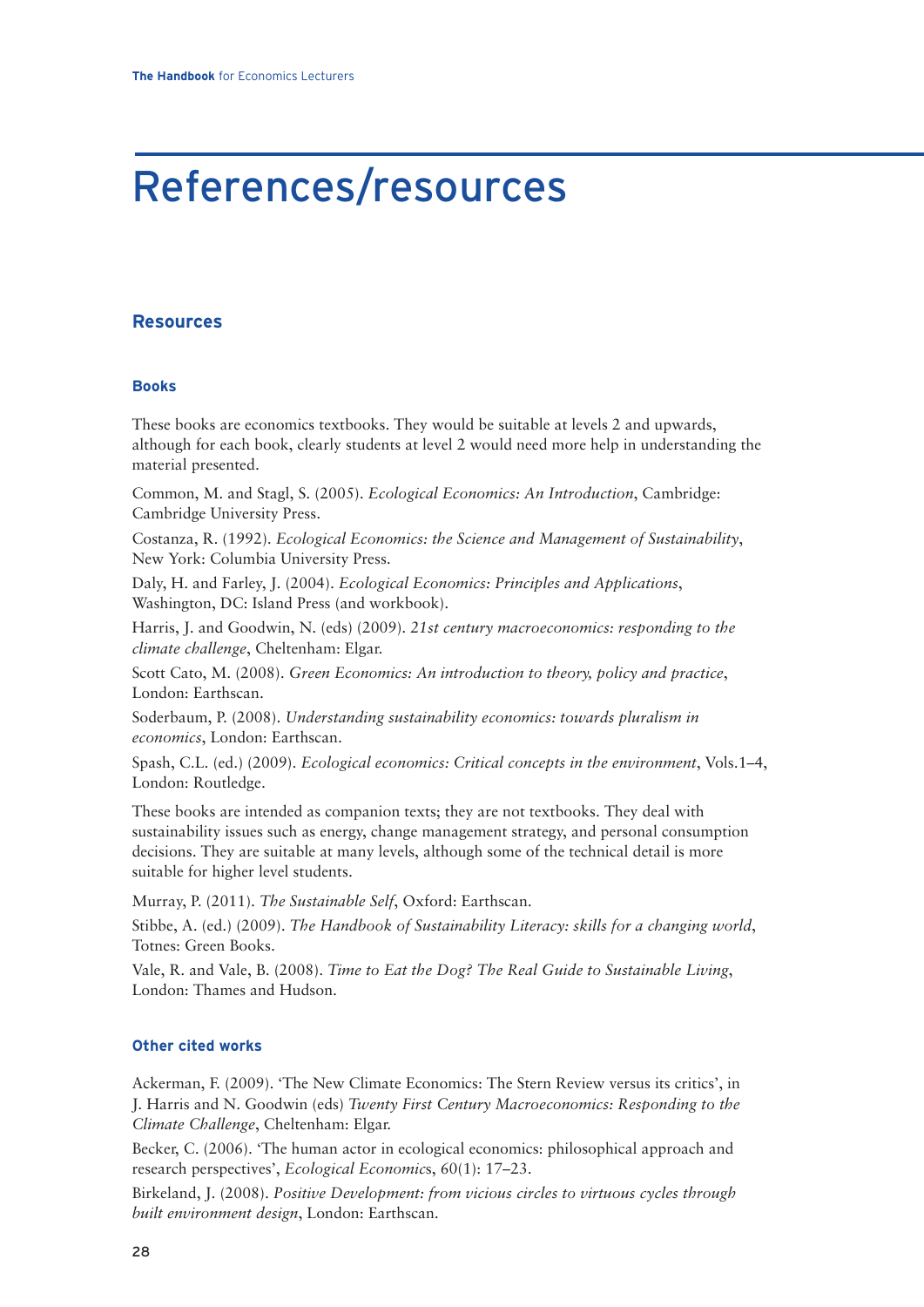Bradford, D., Fender, R., Shore, S. and Wagner, M. (2005). 'The Environmental Kuznets Curve: Exploring a Fresh Specification', *Contributions to Economic Analysis & Policy*, 4(1): Article 5. Available at: http://www.bepress.com/bejeap/contributions/vol4/iss1/art5

Carson, R. (2010) The Environmental Kuznets Curve: Seeking Empirical Regularity and Theoretical Structure, *Review of Environmental Economics and Policy* 4(1): 3–23.

Clark, C. (1990). *Mathematical Bioeconomics: The Optimal Management of Renewable Resources*, New York: John Wiley & Sons.

Colander, D., Howitt, P., Kirman, A, . Leijonhufvud, A. and Mehrling, P. (2008). 'Beyond DSGE Models: Towards an Empirically-Based Macroeconomics', paper presented at the AEA meetings, 2008.

Costanza, R., d'Arge, R., de Groot, R., Farber, S., Grasso, M., Hannon, B., Limburg, K., Naeem, S., O'Neill, R. Paruelo, J., Raskin, R., Sutton, P. and van den Belt, M. (1991). 'The Value of the World's Ecosystem Services and Natural Capital', *Nature*, 387: 253–260.

Council of the European Union (2010). *Council Conclusions on Education for Sustainable Development*, Brussels.

Daly, H. (1991). *Steady-state economics*, Washington, DC: Island Press.

Dasgupta, P. (2002). 'Social Capital and Economic Performance: Analytics', E. Ostrom and T. Ahn (eds) *Social Capital: A Reader*, Cheltenham: Edward Elgar

\_\_\_\_\_\_\_\_\_\_ (2007). 'Comments on the Stern Review's Economics of Climate Change', *National Institute Economic Review*, 199, London: Sage.

*The Economist* (2010). 'Invisible Carbon Pumps', 9 September 2010.

Elkington, J. (1997) *Cannibals with Forks: The Triple Bottom Line of 21st Century Business*, Oxford, Capstone.

Goodwin, N. (2003). 'Five Kinds of Capital: Useful Concepts for Sustainable

Development', Global Development and Environment Institute, Tufts University

Medford MA 02155, USA, Working paper no. 03-07, available at http://ase.tufts.edu/gdae

Grossman, G. and Krueger, A. B (1991) *Environmental impacts of a North American Free Trade Agreement*. National Bureau of Economic Research Working Paper 3914, Cambridge MA: NBER.

Hotelling, H. (1931). 'The Economics of Exhaustible Resources', *Journal of Political Economy*, 39: 137–175.

Jackson, T. (2009). *Prosperity without Growth*, London: Earthscan.

Krugman, P. (2009). 'Is the threat of speculation a reason to shun cap and trade?' *New York Times*, 21 July 2009.

McDonough, W. and Braungart, M. (2002). *Cradle to Cradle: Rethinking the way we make things*, San Francisco: North Point Press.

Meadows, D., Meadows, D., Randers, J. and Behrens, W. (1972). *The Limits to Growth*, New York: Universe Books.

Mearman, A. (2007). 'Teaching Heterodox Economic Concepts', *Handbook for Economics Lecturers*, Bristol: Economics Network.

Mearman, A., Shoib, G., Wakeley, T. and Webber, D. (forthcoming). 'Do pluralist curricula make happier, better educated students: a qualitative analysis', *International Review of Economics Education*, forthcoming.

Nordhaus, W. (2007). 'The Stern Review on the Economics of Climate Change', *Journal of Economic Literature*, 45(3): 686–702.

Paine, R. (1969). 'A note on Trophic Complexity and Community Stability', *The American Naturalist*, 103(929): 91–93.